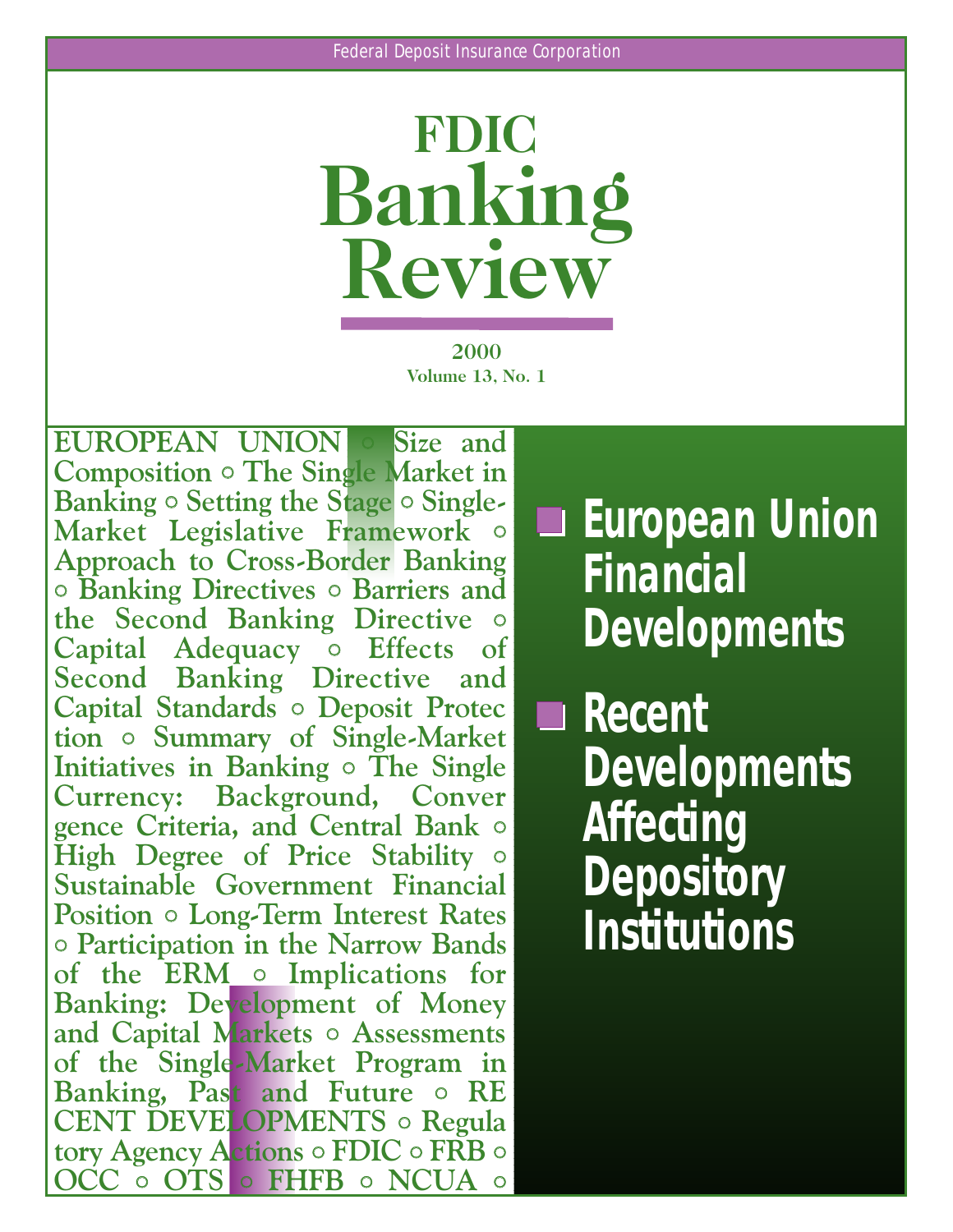# **FDIC Banking Review**

**2000 Volume 13, No. 1**

Chairman Donna Tanoue Division of Research and Statistics, **Director** Wm. Roger Watson Deputy Directors Barry Kolatch Steven A. Seelig Editor Steven A. Seelig Editorial Committee Jack T. Reidhill Detta Voesar Managing Editor Detta Voesar Editorial Secretary

Cathy Wright Design and Production Geri Bonebrake

The views expressed are those of the authors and do not necessarily reflect official positions of the Federal Deposit Insurance Corporation. Articles may be reprinted or abstracted if the *FDIC Banking Review*  and author(s) are credited. Please provide the FDIC's Division of Research and Statistics with a copy of any publications containing reprinted material.

Single-copy subscriptions are available to the public free of charge. Requests for subscriptions, back issues or address changes should be mailed to: *FDIC Banking Review*, Office of Corporate Communications, Federal Deposit Insurance Corporation, 550 17th Street, N.W., Washington, DC 20429.

# *European Union Financial Developments: [The Single Market, the Single Currency, and Banking](#page-2-0)*

*by Neil B. Murphy Page 1* 

The author examines how the European Union is dealing with forces of deregulation, globalization, financial innovation, and other changes.

# *[Recent Developments Affecting Depository Institutions](#page-20-0)*

*by Lynne Montgomery Page 19* 

This regular feature of the *FDIC Banking Review* contains information on regulatory agency actions, state legislation and regulation, and articles and studies pertinent to banking and deposit insurance issues.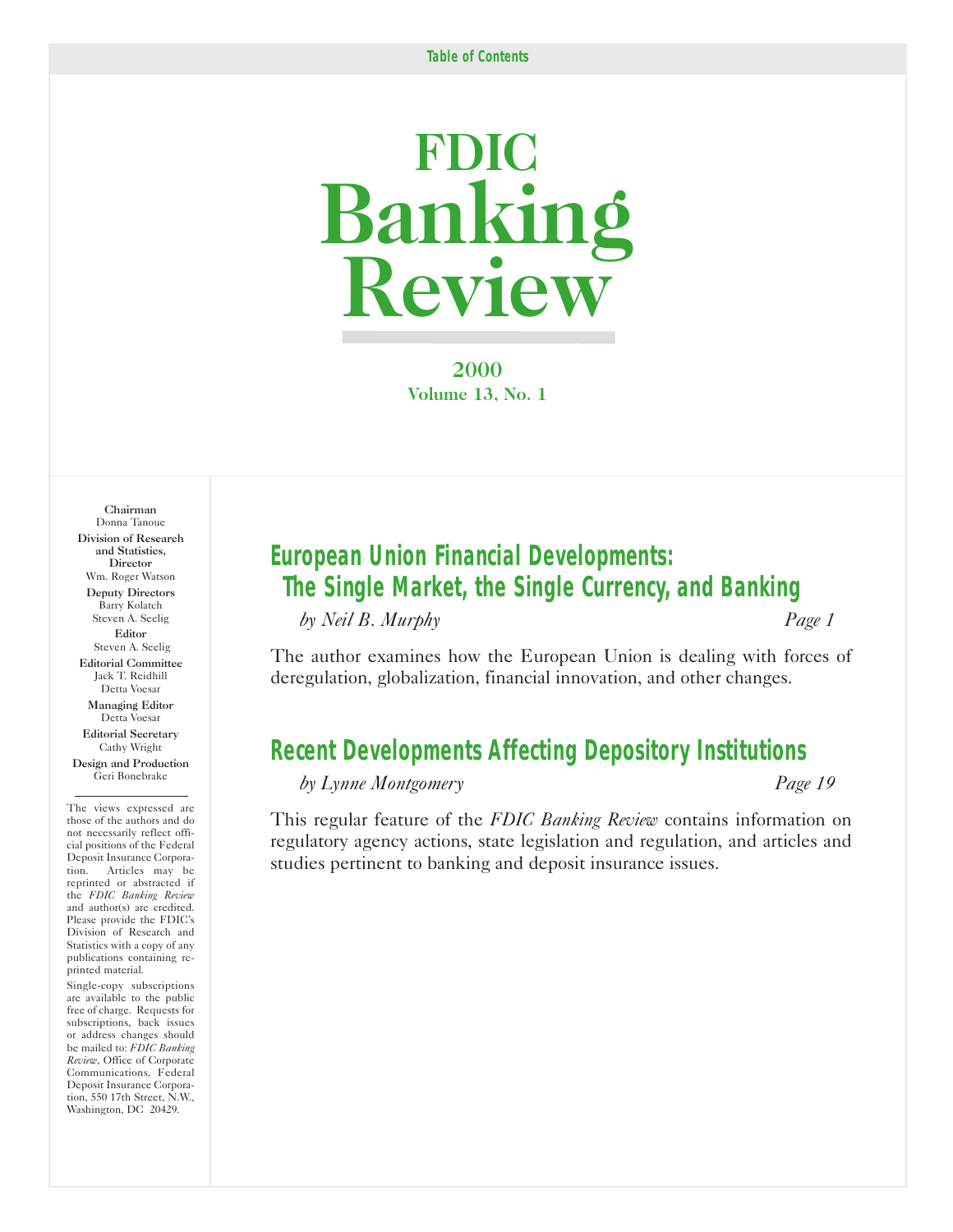# <span id="page-2-0"></span>**European Union Financial Developments: The Single Market, the Single Currency, and Banking**

by Neil B. Murphy\*

In the past decade, the financial and banking structure of the 15-member European Union (EU) has changed substantially. In 1993 the single market in banking was inaugurated, transforming the legislan the past decade, the financial and banking structure of the 15-member European Union (EU) has changed substantially. In 1993 the single market tive and regulatory environment for banking and financial markets. Then on January 4, 1999, 11 of the 15 member states embarked on a dramatic alteration of their monetary arrangements, initiating a single currency (the euro) and a single central bank (the European Central Bank [ECB]). Conversion to the single currency will be complete in the year 2002, at which time national banknotes and coins will be replaced by euro notes and coins. Clearly, implementation of the single currency will significantly affect the process of consolidation already under way in banking and financial markets. In addition, the EU's size and structure are expected to change. Many nations of Central and Eastern Europe that were formerly behind the Iron Curtain have been working to transform themselves from socialist, command-style economies into market economies. A number of them are preparing to join (accede to) the European Union and are therefore designing their new banking and monetary systems to be compatible with the EU's.

The single market in banking and the single currency are important in their own right, given the EU's size and financial depth, but combined with the EU's expansion eastward they will be even more important in the future. As the United States faces its own changes in the structure and regulation of financial institutions and markets, it is instructive to examine another system to learn how it is dealing with the same forces of deregulation, globalization, financial innovation, and technological change.

After surveying the size and composition of the European Union, the article discusses first the single market in banking and then the single currency. Topics under the single market in banking are the legislative framework, the approach taken, and the directives that address (a) barriers to cross-border banking, (b) capital adequacy, and (c) deposit protection. Topics under the single currency are the new currency, the criteria that must be met by nations wanting to join the single-currency area, and the single central bank system. Discussed next are the implications of all of these developments for banking, particularly with respect to the money and capital markets. The conclusion assesses the past and future of the singlemarket program in banking.

<sup>\*</sup> Neil B. Murphy is Professor of Finance, Department of Finance, Insurance, and Real Estate, School of Business, Virginia Commonwealth University. The research for this article was undertaken while the author was a visiting scholar in the FDIC's Division of Research and Statistics.

I have benefited greatly from discussions with Edward P. M. Gardener, Philip Molyneux, and Jonathan Williams (all of the University of Wales, Bangor), Jean-Pierre Daloz (University of Southern Europe, Monaco), and Leonard Lapidus (formerly U.S. Treasury Department).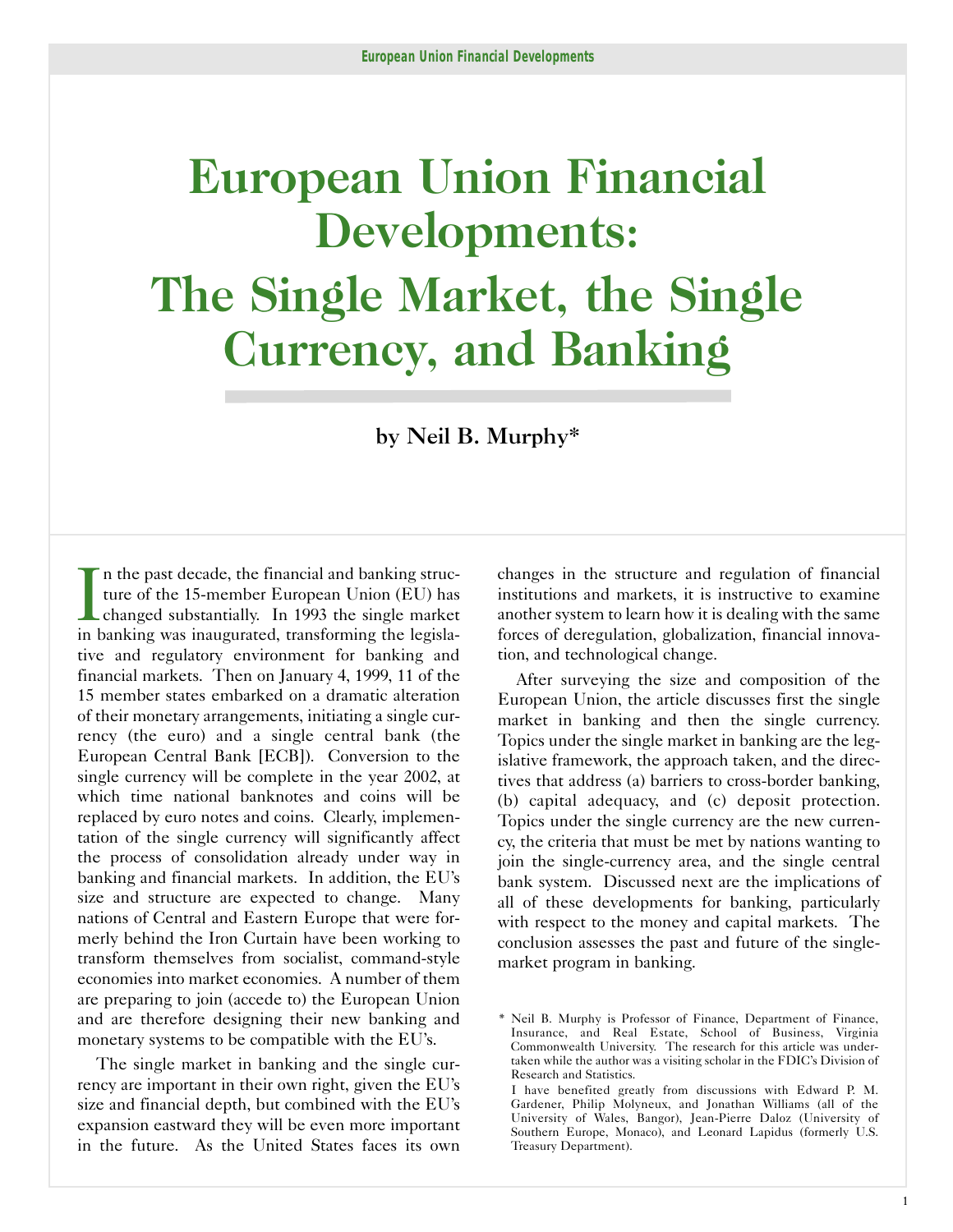## *Size and Composition of the European Union*

The starting point in discussing the EU, and in comparing its financial arrangements and issues with those of the United States, must be the EU's size and composition. In 1958 six nations—Belgium, France, Germany, Italy, Luxembourg, and the Netherlands formed the European Common Market, and over the years those six nations were joined by nine other Western European nations. As a practical matter, it is useful now to think of the EU as all of Western Europe except Norway and Switzerland. (In the future, the EU will include member nations in Central and Eastern Europe as well.)

After passing through a selection process as outlined below, 11 of the 15 member nations embarked on the single currency. The four nonparticipants are Denmark, Greece, Sweden, and the United Kingdom. In the popular press, the nations in the single currency are sometimes referred to collectively as "Euroland."

Tables 1 and 2 list the population, gross domestic product (GDP), and financial depth (the ratio of financial assets to GDP) of the EU, Euroland, and the United States. The population of the EU is larger than that of the United States, while Euroland's population is approximately the same. In GDP and financial depth, the EU is similar to the United States. However, as discussed below, the EU and the United States are quite different in the composition of their financial assets and in the use of their currencies in international trade. The proportion of financial assets represented by bank deposits is much higher in the EU than in the United States, a difference reflecting the broad and deep money and capital markets in the United States. And the U.S. dollar is widely used in international trade and finance, whereas no single European currency is. (See Appendix for tables.)

In summary, the EU and Euroland are large, wealthy entities whose banking, financial, and monetary arrangements have changed dramatically in the past decade and will undoubtedly continue in change.

# *The Single Market in Banking*

The stage was set for the single market in banking in 1958, and specific directives on barriers, capital standards, and deposit protection were issued in 1989, 1992, and 1994. In the interim, important decisions were made about the place of each member nation's legislative and supervisory framework and about the approach that would be taken to cross-border banking (what activities would be permitted, and would the host country or the home country control the status of foreign banks). The intent of all of this was to allow banks to be able to do business anywhere in the EU so that the benefits of competition would accrue to businesses and households—but, to ensure that competition would not result in banks taking excessive financial risks, identical standards of capital adequacy were imposed on all banks.

#### *Setting the Stage*

The goal of the original Common Market in 1958 was to establish an area with no internal barriers to the movement of goods, services, labor, and capital. Banking services were among those for which internal barriers were to be eliminated.

After many years of balancing this goal with the prerogatives of sovereign nations, the European Economic Community assessed the progress made. Its assessment was published in *Completing the Internal Market*, White Paper from the Commission to the European Council (1985), hereinafter referred to as the White Paper. The White Paper listed measures that would have to be adopted if the goal of free circulation of people, goods, services, and capital within the EU were to be achieved. The White Paper also contained 300 proposals for legislation that would have to be enacted if barriers were to be removed. Among the proposed measures and legislation were some that applied to banking services.

Another important document leading to change was the Price Waterhouse/Cecchini Report (1988), which dealt exclusively with banking. The report's basic findings were as follows:

- � The nations of Europe had fragmented banking systems characterized by relatively small size, high concentration, excess capacity, and lack of competition.
- � Gains could be achieved if the average size of banks was larger (economies of scale).
- � Gains could be achieved if the products and services offered by banks in many countries were expanded (economies of scope).
- � Beyond achieving economies of scale and scope, banks could also achieve gains in efficiency if there were incentives for banks to adopt "best practices."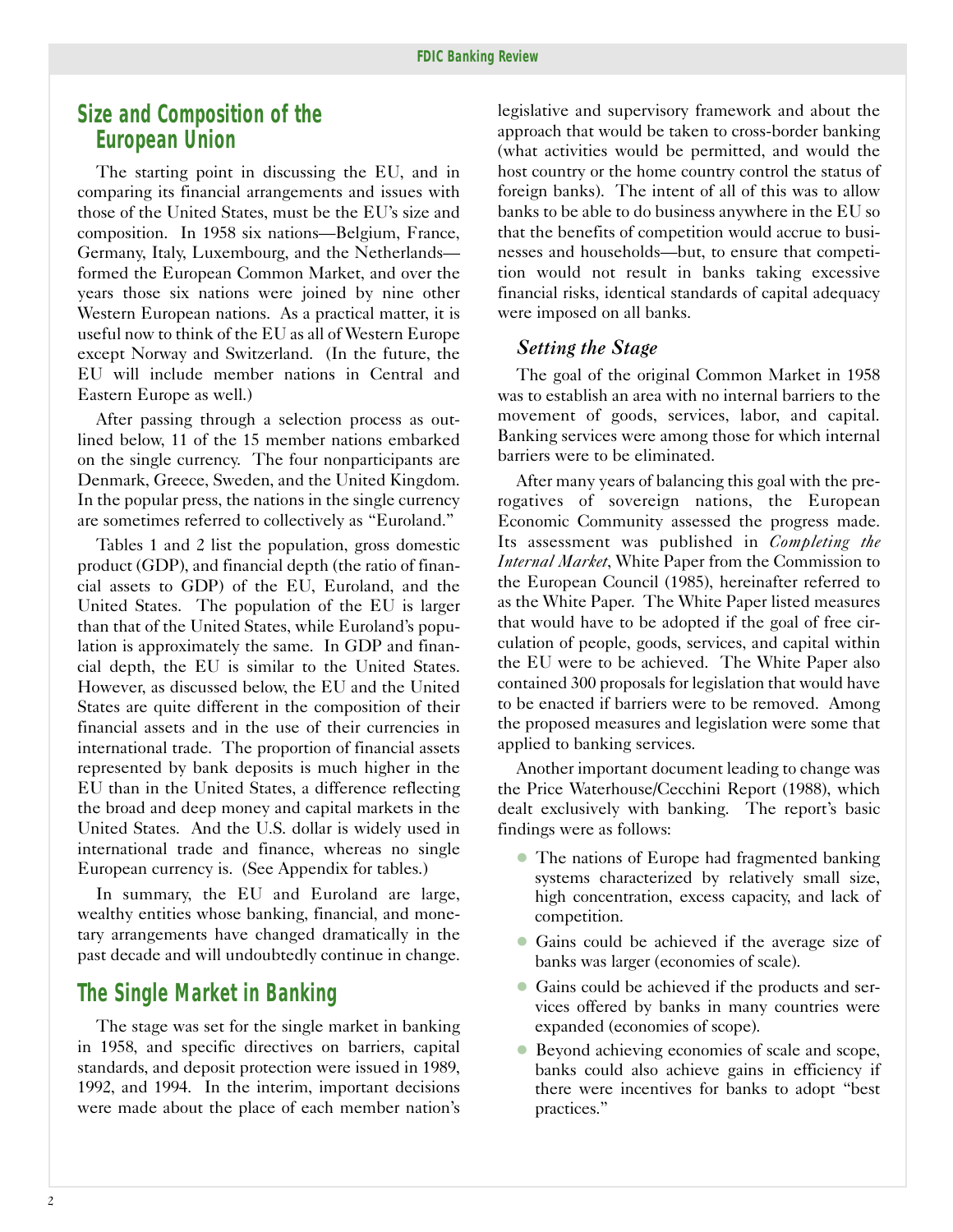- � To ensure that all of these gains accrue to bank customers, barriers to competition would have to be removed.
- � If economies of scale and scope, increased efficiency, and enhanced competition were achieved, the benefits to consumers would be substantial—an estimated .7 percent of GDP for the nations under study.

In summary, first the White Paper indicated that the process of achieving the internal market was not complete, and it made specific proposals to that end. Then the Price Waterhouse/Cecchini Report specified the nature of the costs of not having an integrated, competitive banking market in the European Union. The stage was set for the development of the singlemarket program in banking.1

#### *Single-Market Legislative Framework*

Three principles guide the EU's approach to the single market in banking. First, each nation retains its own banking supervisory and regulatory agencies. Second, there is to be minimal harmonization from a level above the national level. Most of these are related to safety and soundness. That is, individual countries may have their own regulatory and supervisory regimes, but all banks and nations within the EU must abide by certain minimal standards. Third, "directives" are to be issued at the EU level. That is, nations will be required to take legislative action, but the exact content of the legislation will not be dictated to them. There is normally a timetable that the nations must meet, and when they have enacted their legislation, it is submitted to the EU to ensure its consistency with the original directive.

#### *Approach to Cross-Border Banking*

In general, the activity of foreign banks doing business in another country is approached in one of two major ways, assuming such activity is permitted. The first approach is called *national treatment*: a host nation allows banks from foreign nations to conduct business on the same terms as banks that are domiciled in that host nation. This is the approach the United States takes. Foreign banks abide by the same rules and regulations as U.S. banks. Of course this approach implies that some banks will find they cannot do certain things in the host country that are permitted in their own nation. For example, the amount of investment banking activity conducted by banks in the United States has been limited. Thus, a foreign

bank (say, German) may find that in the United States activities are forbidden that in Germany are quite legal. By the same token, U.S. banks in nations that have universal banking and national treatment will find they have far greater powers abroad than they do in the United States.

The second approach taken to the activity of foreign banks doing business in another country is called *mutual recognition*. This means that a host nation allows a foreign bank to do whatever is permitted in that bank's domestic environment; in other words, the host nation recognizes the primacy of home-country control. This approach implies that banks in the same market may have different powers. That is, a nation that simultaneously allows mutual recognition and has a restrictive regulatory environment may find that foreign banks coming from a more liberal home-country environment will have more powers than, and therefore a competitive advantage over, their domestic counterparts.

In developing the single market in banking, the EU took the mutual recognition approach internally. That is, the host nation recognized the primacy of the home nation's regulation of banks. Thus, the host nation would have to adapt its own regulatory environment or else stand by while foreign institutions might have advantages in the host nation's domestic market. This approach to the single market in banking allowed for a "market" in regulation, in that nations would strive to ensure that implementing EU requirements would not mean putting their own domestic banks at a competitive disadvantage. Of course, the danger is that such a situation may result in a competition in laxity whereby some nations seek to attract the business of banks by maintaining a lax set of rules and regulations. To forestall such a situation, the EU imposed some minimum standards for all banks in the EU.

### *Banking Directives*

The minimum standards are contained in several banking directives. These address barriers, capital adequacy, and deposit protection.

Barriers and the Second Banking Directive. The cornerstone of the single market program is the

<sup>1</sup> Other documents and assessments of European banking were published at this time, some of them critical of the White Paper and Price Waterhouse/Cecchini. For a review, see Molyneux, Altunbas, and Gardener (1996), chapter 2. For an earlier analysis of European banking, see Gardener and Molyneux (1990). A thorough econometric analysis of economies of scale and scope as well as efficiency can be found in Molyneux, Altunbas, and Gardener (1996).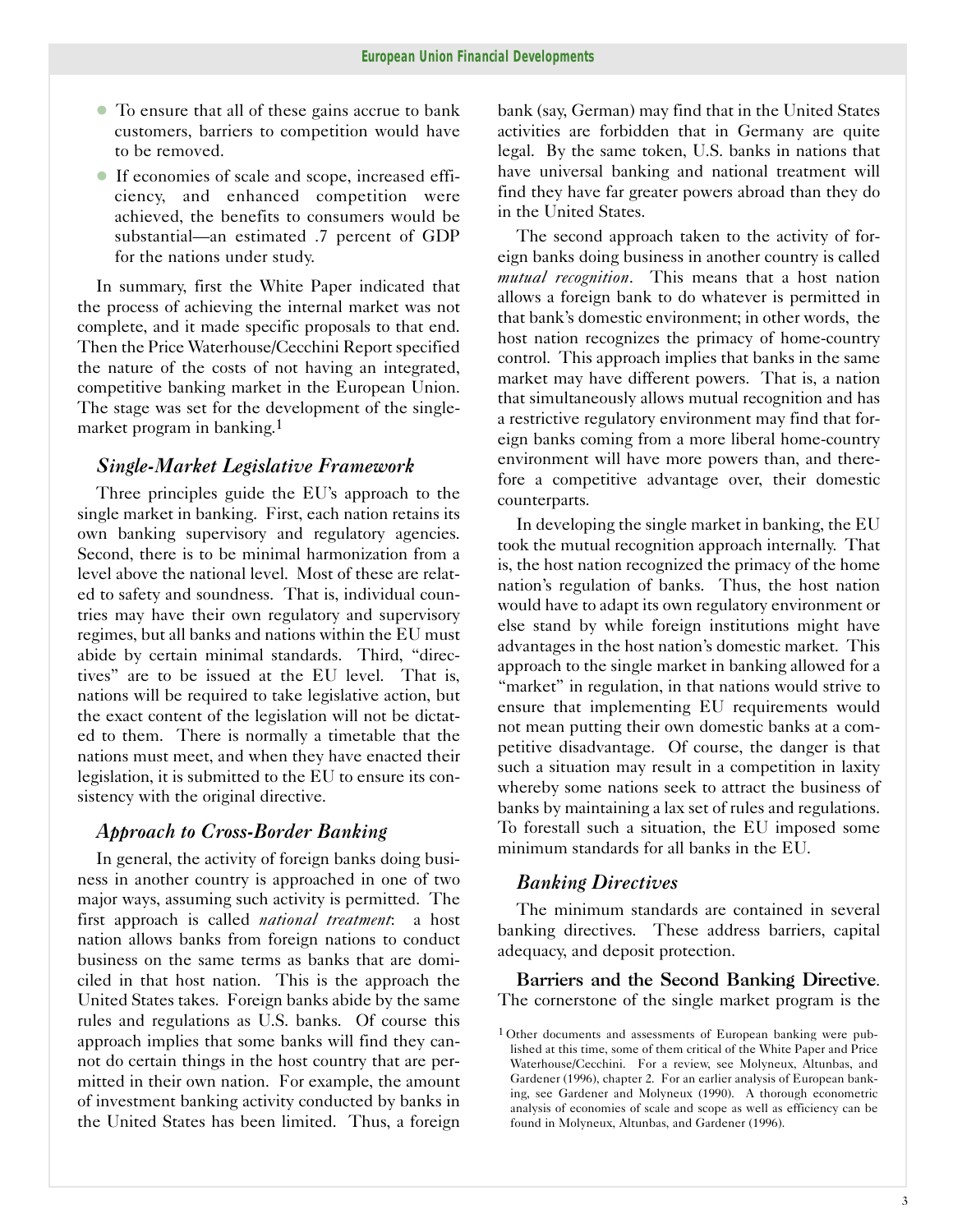Second Banking Directive, which was adopted in 1989 to be implemented at the beginning of 1993.2 Thus, by the end of 1992 all nations had to have in place laws and regulations consistent with this directive. It has three major components. First, it defined exactly what is meant by "banking." Across the EU, there were differences in the activities that could be undertaken by banks, but for purposes of the Second Banking Directive, banking activities were specified (see table 3). Taken together, these activities constitute "universal banking."

The second component of the directive is the principle of home-country control, or mutual recognition. That is, banks will be regulated by, and will conform to, the regulation and legislation of their home country. If a bank does business in another EU nation, the regulatory authorities of the host nation recognize the primacy of the home nation.

The third component of the Second Banking Directive is the concept of a "single passport." That is, a bank licensed to do business in any EU nation is allowed to do business in any other EU nation on whatever basis it considers most advantageous. A bank may establish a branch or subsidiary, or may acquire another bank, in any other nation. The host nation is not allowed to impose any barriers to such action. Previously, cross-border activities had been permitted, but nations had routinely required separate capital for branches located in their borders. A combination of capital requirements, called *endowment capital*, and the need to seek and obtain permission made it somewhat difficult for banks to conduct cross-border activities. The Second Banking Directive removed all such barriers.

As a result of mutual recognition and the single passport, a bank located in a nation with permissive laws about activities would be able to enter a nation with a restricted set of activities and conduct business that would not be permitted to domestic banks. Thus each EU nation, in passing the legislation required by the Second Banking Directive, has an incentive to consider all specified banking activities (table 3) as permissible activities for its domestic banks, since to do otherwise would put domestic banks at a competitive disadvantage. Hence, the principle of mutual recognition is used to create incentives for nations to enact legislation that makes universal banking the norm in the entire EU.3

Capital Adequacy. The amount of capital a bank holds has an effect on its competitiveness, its financial strength, its profitability, and its incentives to take risk. It also represents a cushion against losses elsewhere in the bank, standing between those losses and potential losses to depositors and/or (in nations with deposit insurance programs) the taxpayer.4

Because of the crucial role of capital in banking, the EU promulgated a series of directives intended to ensure that all banks in the EU had the same capital standards. The first two directives (the Own Funds Directive and the Solvency Ratio Directive) defined what is meant by bank capital and what is considered to be adequate. In these directives, the EU adopted the definitions, approach, and standards of the Basel (Bank for International Settlements) Committee of the Group of Ten.

In the absence of capital standards, a low capital ratio allows a bank to price loans aggressively and still meet a return-on-capital target. But, if all banks face the same capital standards, there are no capital-related incentives to price loans overly aggressively. A high capital ratio implies financial strength and, in the absence of deposit insurance, can result in an enhanced ability to attract deposit funds easily and cheaply. Of course, if a credible deposit protection program covers any potential losses, the incentive for depositors to monitor and assess the financial strength of banks is removed. But the deposit guarantor has the same incentive as the now-protected depositor would have had to monitor financial strength, and can be expected to favor strong capital standards.

The third capital-related directive was the one on Monitoring and Controlling Large Exposures of Credit Institutions. It requires that the maximum lending exposure to a single client cannot exceed 25 percent of a bank's capital, and a bank must report to its supervisor any exposure greater than 10 percent of capital. This requirement is designed to avoid concentration of risk in a single client whose financial difficulties could substantially affect an individual bank.

<sup>2</sup> There was a First Banking Directive that made some progress toward integration. Under it, however, banks needed authorization from host-country supervisors; host-country legislation determined permissible activities; banks had to earmark endowment capital for new branches as though they were new banks; and capital controls restricted cross-border financial activities.

<sup>3</sup> Of course, EU nations' adoption of universal banking has implications for the transition economies of Central and Eastern Europe, which are designing their banking systems. To be compatible with the EU, such nations have an incentive to adopt the universal banking model.

<sup>4</sup> The EU requires that all member nations have a deposit protection program, as discussed below.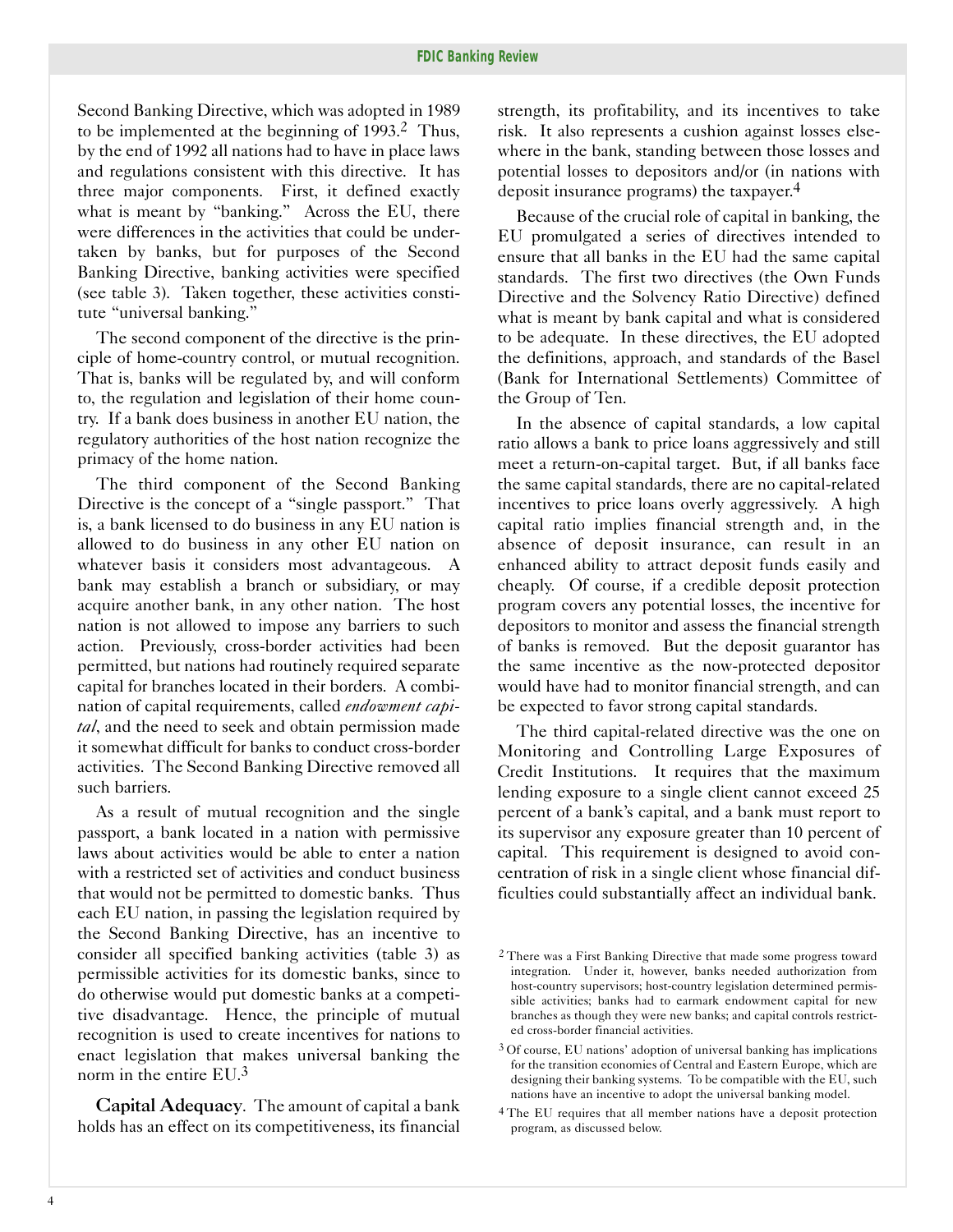*Effects of Second Banking Directive and Capital Standards*. The approach taken by the directives discussed above may be set against the objectives mentioned by the White Paper and the concerns expressed in the Price Waterhouse/Cecchini Report. Freedom of movement, as advocated by the White Paper and Price Waterhouse/Cecchini, implies that banks may conduct business in any part of the EU. The Second Banking Directive imposes no apparent regulatory restrictions that would keep a bank from realizing economies of scale by expanding via branching and/or merger and acquisition, throughout the EU. In addition, because of home-country control with a single passport, all EU nations have adopted a broad array of banking powers, allowing banks to realize economies of scope. All nations' banking markets have become *contestable*, a development implying that either existing banks in a market will change their conduct to forestall external entry or foreign banks could indeed enter a market. Thus, the Second Banking Directive sets the stage for cross-border activity, deconcentration of markets, and the ability of larger banks to produce efficiently by realizing economies of scale and scope and having incentives to adopt "best practices" in conducting their banking activities.

But although the pro-competitive aspects of the Second Banking Directive should lead to lower loan rates, higher returns to depositors, and higher-quality services, the combined effect of the capital directives is in the opposite direction. Higher capital standards should result in higher loan rates and lower returns to depositors. That is, the net interest margin should be higher than would be the case if capital ratios were lower and the bank was still trying to meet a return-oncapital target.5

The fact that the Second Banking Directive and the capital directives have opposing effects may seem contradictory, but it is not. The combination is designed to achieve for consumers the maximum benefits from competition that is constrained by safety-and-soundness standards, as these are manifested in capital requirements.

Deposit Protection. The EU issued a Deposit Guarantee Scheme Directive to be effective on July 1, 1995. This directive indicated that all member nations had to have a deposit protection scheme (analogous to deposit insurance in the Unites States): deposit protection was to be mandatory for all member nations and for all banks within member nations. The direc-

tive put a floor on coverage,  $\epsilon$ 20,000 per depositor, but contained no requirements for funding the scheme, nor did it say whether the deposit insurance agency should be public or private or, if public, whether it should be an independent agency, part of a bank supervisory agency, part of the central bank, or part of the ministry of finance. The scheme could be funded either in anticipation of any problems (so that the deposit insurance agency would have the resources to deal with problem situations) or after the fact (so that other members of the scheme would be assessed to deal with problems). The directive also indicated that depositors should be paid quickly (no more than three months after a deposit became "unavailable").

Those drafting the directive recognized that the principles of mutual recognition and the single passport could cause difficulties for deposit protection schemes. If the deposit protection provided by a home country were much less than that of a host country, a branch within the host country might be at a competitive disadvantage. That is, the deposit products and services that it offered to the public would have a deposit guarantee that was smaller, or might have a requirement for co-payment in which the depositor shared in losses up to some specified amount. This competitive disadvantage seemed inconsistent with the spirit of the single market in which banks can enter markets and compete for the business of the public. For that reason, the directive allowed a bank with a low-coverage home-country scheme to enter a high-coverage market and join the host-country scheme for the difference. Doing this is referred to as "topping up." Thus, the host-country scheme provides deposit protection coverage in excess of what the home-country provides.6

In contrast, branches of banks with high homecountry coverage do not have symmetrical treatment. That is, these branches cannot "export" their higher coverage to low-coverage countries and acquire a competitive advantage.

<sup>5</sup> For an assessment of the likely consequences of the single-market program, see Dermine (1993).

<sup>&</sup>lt;sup>6</sup> Massachusetts illustrated a similar arrangement: a state-sponsored deposit insurance fund for savings banks provides 100 percent coverage. For Massachusetts savings banks that are also insured by the Federal Deposit Insurance Corporation, the Massachusetts deposit insurance agency provides a guarantee for deposits in excess of the FDIC's maximum, \$100,000.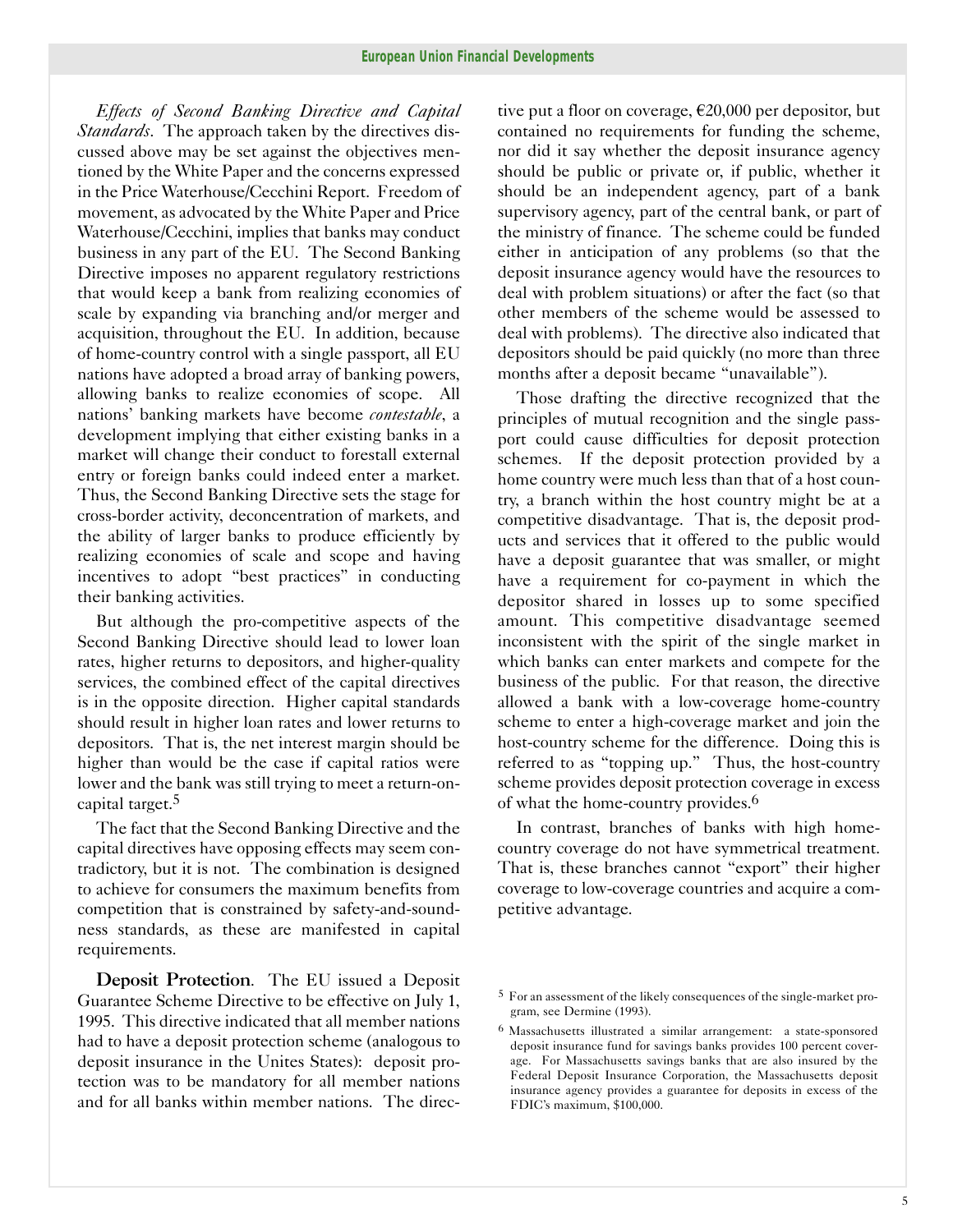As a result of this directive, a number of different deposit protection schemes operate side by side in the single market, as table 4 indicates. Coverage varies greatly, ranging from  $\epsilon$ 20,000 to  $\epsilon$ 114,000. This variation implies a large difference in the amount of safety that can be provided from one country to the next. To be sure, the combination of topping up and no export implies that within a country, banks are offering the same guarantee. Yet as electronic banking and the single currency evolve, consumers will be able to access banking services originating anywhere in the EU, and the competitive implications of deposit protection may change. Another important competitive factor is the cost of delivering deposit services, including the guarantee. Even if the coverage for the deposit protection schemes of two countries is identical, banks may face different costs depending upon the method of funding the deposit protection scheme.7

In any event, the EU nations are relatively new at providing deposit protection schemes. Most of the schemes were set up either in anticipation of the Deposit Guarantee Scheme Directive or in reaction to a banking crisis. How this system of differently structured schemes can coexist in the context of a single market and single currency will have to be carefully evaluated, especially in a technological environment in which physical location of customer and bank matters less and less.

### *Summary of Single-Market Initiatives in Banking*

The pieces for the single-market program in banking are now in place. All countries have enacted the legislation required by the directives; all EU countries now have the universal banking model;<sup>8</sup> all banks are permitted to enter into other nations' markets by branching, acquisition, and/or solicitation of business across borders by remote means; all consumers can deal with banks in their nations knowing that their deposits are protected; and all banks have the same capital rules, both as to how capital is measured and as to how much is sufficient.

However, until early 1999 all transactions across borders within the EU involved currency risk and transactions costs. Each nation had its own currency, and, for example, a bank that made a loan in a currency other than its own had to consider not only the normal credit risk but also the risk that the value of the other currency would change in relation to its own cur-

rency. Banks had to consider the risk involved in setting the price of the loan or had to engage in costly hedging activities to reduce these risks. In addition, the process of exchanging currency involved in these transactions entailed transactions costs. Finally, the quotation of prices and rates in many differing currencies reduced transparency and made it more difficult for consumers, businesses, and banks to make the comparisons necessary for markets to become more integrated.

On January 4, 1999, however, all of this changed, as the European Union launched its single currency for 11 of its 15 member nations.

# *The Single Currency: Background, Convergence Criteria, and Central Bank*

The single currency began with the signing of the Maastricht Treaty (Treaty on European Union) by all EU heads of state in 1992. Appended to it was the Statute of the European System of Central Banks and of the European Central Bank.

The Maastrict Treaty set the stage for an historical change: sovereign nations agreed to go without their own monetary policy, give up the possibility of an exchange-rate policy, and accept limited flexibility in fiscal policy. For the nations participating in the single currency, there would be a single monetary policy. And because they would no longer have their own currency, it would no longer be possible for them to change the exchange rate to accomplish some national objectives. For example, a nation whose product prices were not competitive in world markets would not be able to effectively reduce those prices by lowering the value of its currency. Finally, the conditions for being considered for participation in the single currency required many EU nations to adopt restrictive fiscal policies regardless of the phase of their business cycle.

<sup>7</sup> In the United States, there has been much debate among savings institutions, commercial banks, and credit unions over the cost of delivering virtually identical deposit guarantees to the public.

<sup>8</sup> Of course, having the power to conduct particular types of business does not imply that all banks will do all things. Indeed, it is likely, for example, that a relatively small number of banks will be involved in investment banking activities.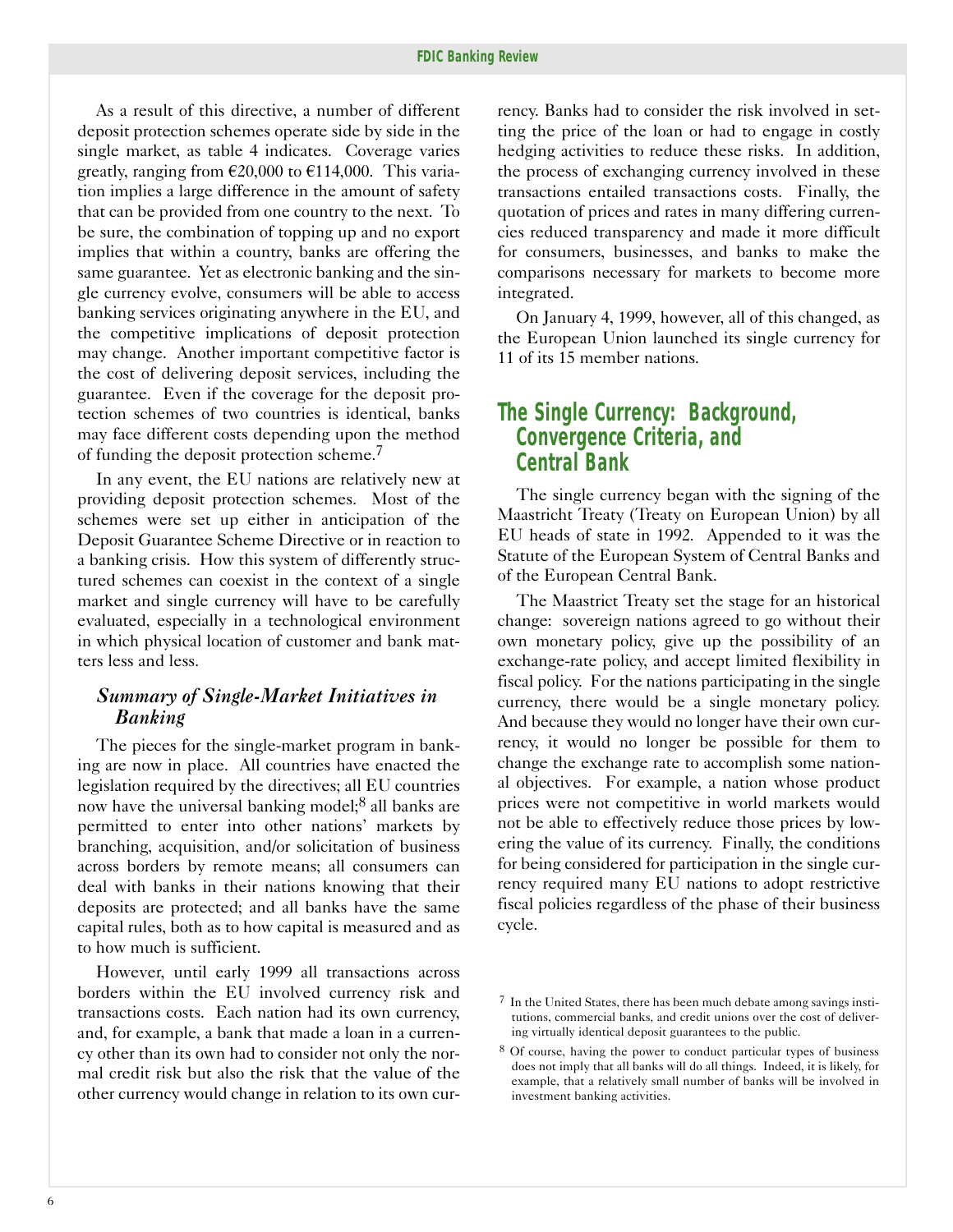Before the Maastricht Treaty, the EU had adopted a policy in which the central banks of the member nations would maintain the value of their currencies to each other within an agreed range. This was known as the Exchange Rate Mechanism (ERM). However, the policy did not work, partly because different nations were in different phases of their business cycles and, for some, maintaining the currency value resulted in a degree of monetary restrictiveness that was inappropriate for their domestic economy. The Exchange Rate Mechanism broke down in 1992.

With that experience in mind, those who wrote the Maastricht Treaty had two guiding principles: first, no nation is required to participate, and second, in order to participate, each nation has to satisfy *convergence criteria*. The convergence criteria were designed to ensure that all nations were starting from similar positions regarding inflation, public debt, interest rates, and exchange rates. The convergence criteria are as follows:

- High degree of price stability. Each country must attain an average rate of inflation that does not exceed the average inflation rate of the three best-performing member countries by more that 1.5 percentage points.
- � Sustainable government financial position. The ratio of government deficit to gross domestic product (GDP) cannot exceed 3 percent, and the ratio of government debt to GDP cannot exceed 60 percent.
- Long-term interest rates. In the year preceding admission, a country's average nominal longterm interest rate may not exceed the average of the three best-performing member countries by more than 2 percentage points.
- Participation in the narrow bands of the Exchange Rate Mechanism (ERM). In the two years preceding admission to the single currency, the currency of each member country must have remained within the normal bands of the ERM without experiencing severe tension.

In 1994 the EU established the European Monetary Institute (EMI) as a sort of "shadow central bank" and as a forum for coordinating the monetary and fiscal policies of the member nations in preparation for the single currency. Time passed, and some nations decided not to participate. In May of 1998, the participating nations were chosen (as listed in table 5).

On January 4, 1999, the transformation took place. On that date, for the participating nations, all government debt was denominated in euro, all stock market transactions and prices were in euro, and all monetary policy operations were in euro. Bank deposits and credit-card transactions were in either euro or the legacy currencies. At the outset there were no euro banknotes so coin and currency would still be denominated in the legacy currencies. The domestic legacy currency of each participating nation now had a fixed relationship to the euro. An analogy is the relationship of a U.S. ten cent piece (a dime) to a U.S. dollar: there are always ten dimes to a dollar. Similarly, there are always 6.55957 French francs to the euro, and so on for each nation. (The relationship of each legacy currency to the euro is shown in table 6.) The effort required was monumental, since all banks, all central banks and their large-value payment systems, all governments, and all financial institutions, stock exchanges, and business firms had to reprogram their computer systems extensively to accommodate the new currency. In addition, a new large-value payment system for euro, the Trans-European Automated Real-Time Gross Settlement Express Transfer system (TAR-GET), was implemented.

The monetary policy of the new single currency is conducted by the European System of Central Banks. This system includes the National Central Bank (NCB) of each country in the EU as well as the European Central Bank (ECB), located in Frankfurt, Germany. The ECB has two major parts, the Executive Board and the Governing Council. The six-member Executive Board (a president, vice president, and four directors) is appointed by the European Council, a body comprising the heads of state of the member countries. The Governing Council consists of the Executive Board and the heads of the membercountry National Central Banks, who are appointed by their national governments.

The ECB's primary objective is to maintain price stability. To pave the way for it to do this, the treaty and appended statute give it considerable independence from the national governments and from the Community institutions.

This article leaves it to others to discuss the conduct of the EU's monetary policy, the political reality of the ECB's degree of independence, the difficulties that arise when countries have cyclical problems different from those of Euroland as a whole (asymmetric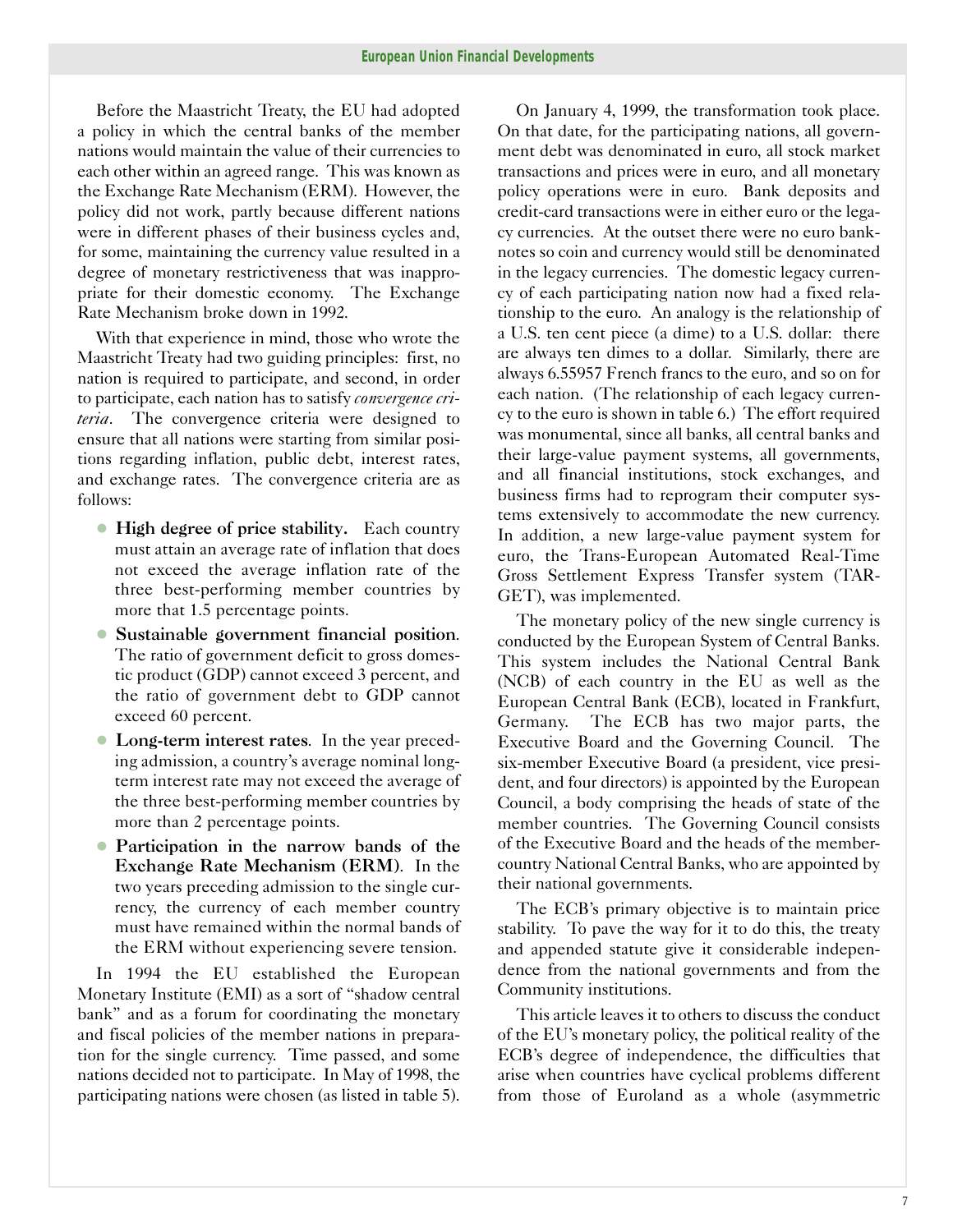shocks), the exchange value of the euro, the euro's role in the international monetary system, and other macroeconomic considerations. The focus here is on the implications of the single currency for the EU banking system.

# *Implications for Banking: Development of Money and Capital Markets*

The European Union has now developed a regulatory framework for a single banking market and has implemented a single currency. All banks are subject to the same capital rules, and all member nations have installed deposit protection schemes. To the extent that the general conclusions of Price Waterhouse/ Cecchini are valid, banking and financial markets in the European Union can be expected to change greatly. That is, consolidation should lead to economies of scale; with universal banking a choice for all banks in all nations, some banks can realize economies of scope; and greater competition should encourage all banks to become more efficient. As noted above, the extensive empirical tests conducted by Molyneux, Altunbas, and Gardener (1996) and Economic Research Europe, Ltd. (1997) support the general conclusion that these changes should take place.

Much discussion of the single market and single currency has focused on their implications for banking markets, that is, for bank consolidation, cross-border mergers, the pricing of bank services, and so forth. Not often looked at, however, is one very important outcome of the single currency: the movement toward more *direct* finance within the EU, as money and capital markets develop.

Table 2 shows that the ratio of bank assets to GDP is much higher for the EU than for the United States but that the United States has a much more highly developed market for bonds and equities and much more highly developed nonbank institutional investors, such as pension funds and mutual funds. One of the two main reasons for this observed difference is that the development of money and capital markets is enhanced by the existence of a single currency, and the United States has had a single currency for several hundred years. This longevity has allowed U.S. money and capital markets to develop breadth, depth, and resilience. For the EU, in contrast, developing such markets was more difficult because assets could not be easily accumulated in any one currency, and currency risks were added to the normal credit and market risks. The single currency and the largevalue payment system, TARGET, should allow the trend toward direct finance to accelerate.

The second main reason for the observed difference in development of money and capital markets is that in the United States, although a single currency existed, banking markets were fragmented by the historical prohibitions on interstate banking and the separation of commercial and investment banking (Glass-Steagall). Thus, banks could not develop nationwide, and entities other than banks were supporting the development and operation of the money and capital markets.

Several observers (Davis [1999], McCauley and White [1997], and Prati and Schinasi [1997]) have noted that one implication of the single currency is the development of broad, deep, and resilient money and capital markets in the European Union.

To understand how this development might affect banks, one may review the role of banks in dealing with information asymmetries (the theory of financial intermediation places a great deal of emphasis on this role [Diamond 1984]). Information asymmetry means that those who seek funds have more information about the prospective risks and returns than the potential investor does. The potential investor must then expend real resources to obtain the necessary information, and this expenditure lowers the return on any investment. Moreover, once an investment is made, the use of the funds must be monitored. Banks are thought to specialize in resolving the informational asymmetries more efficiently than individual investors and in monitoring the use of the funds once committed.

However, technological change helps make accurate financial information available to many investors. That is, information is available in many forms, some of which involve the Internet, and many analysts follow the prospects of firms whose ownership is publicly traded. Under these circumstances it becomes progressively easier and cheaper for individual investors and nonbank institutional investors to make their assessments. Of course, this statement assumes that financial information is provided in a timely and accurate manner (transparency).

Banks are generally compensated for resolving informational asymmetries and for performing delegated monitoring by a difference between the interest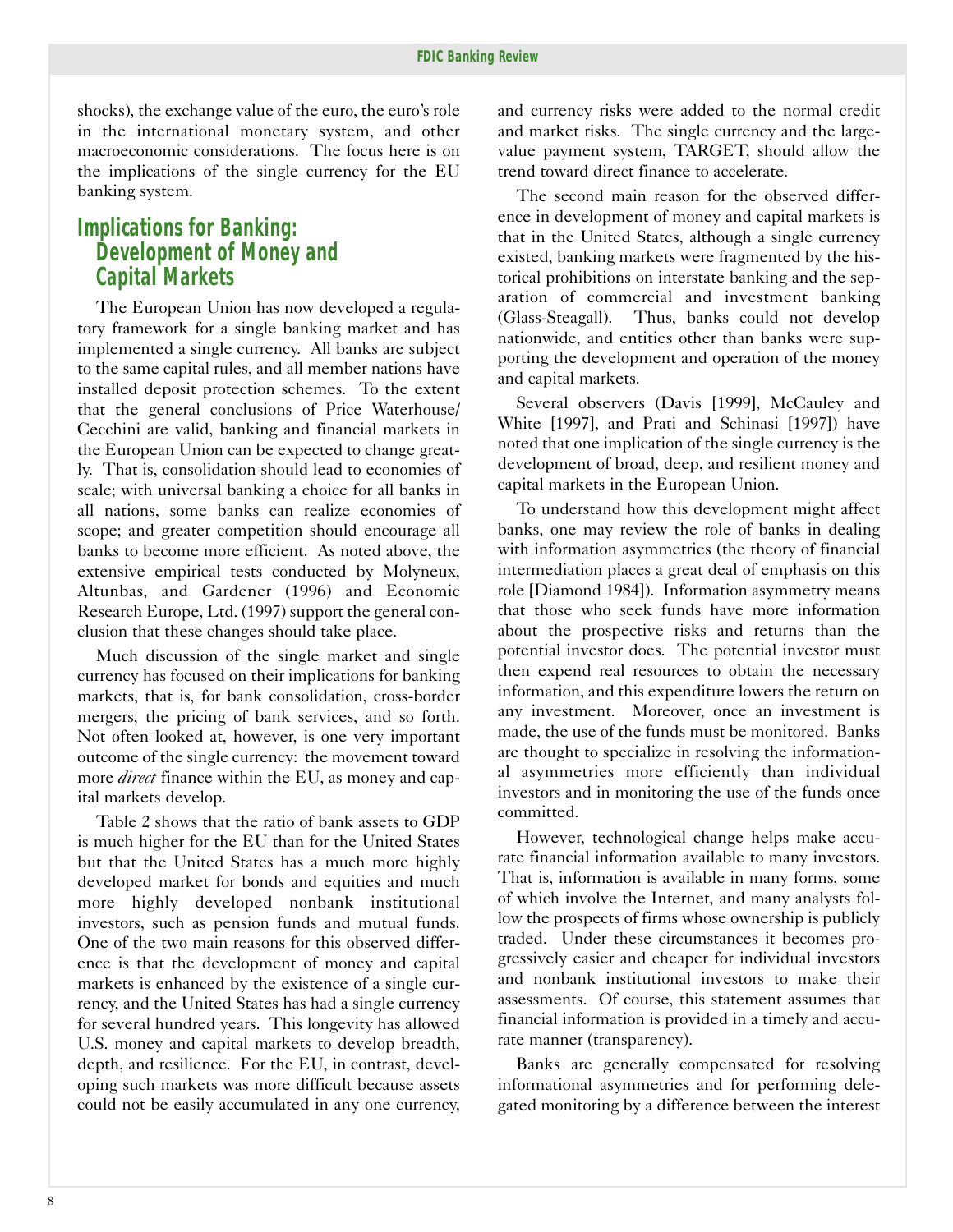rates they pay to suppliers of funds (primarily depositors) and the interest rates they charge to borrowers. This difference (net interest margin) can be viewed as the cost of intermediation. To the extent that borrowers and suppliers of funds can effectively deal with each other directly, the net interest margin that would occur with financial intermediation is available to be divided between them. For very large transactions, the costs per unit of currency (in this case, either dollar or euro) are relatively low; hence such transactions will probably be the best candidates for direct finance.

Thus, the development of money and capital markets in the EU implies that many of the banks' best customers will borrow long term in the bond markets and short term in the commercial paper markets. It also implies that many of the banks' largest depositors will invest directly in the money and capital markets. The result is likely to be a substantial change in the size and structure of bank balance sheets over time. The very best borrowers will move off the banks' balance sheets. What is left will be those borrowers for whom the bank can make a real contribution to financial intermediation—that is, borrowers whose financial information is not easily and cheaply transparent to potential suppliers of funds. Fund suppliers who can assess the prospects of potential investments in the money and capital markets will supply funds directly, leaving those depositors who do not have the resources to resolve information asymmetries. This development will be favorable to the overall level, cost, and efficiency of financial activity in the EU, but because banks' share of total finance will decline over time, the adjustment will impose costs on banks. Although for European banking the prospect of losing business over time hardly seems grounds for optimism, there are three offsetting factors. First, large corporations with very high credit ratings are paying the lowest rates for any of their borrowing. Large corporations with substantial pools of funds available for short-term investment will demand the highest rates on deposits. Hence, the movement of such activity off the balance sheet should result in higher net interest margins. In the United States, where banks have a smaller share of total finance, net interest margins are higher than those in the EU.

Second, because banks in the United States are more profitable than banks in the EU, it seems reasonable to maintain that a smaller share of total finance can be consistent with strong profitability.

Third, because of universal banking in the EU, many transactions that flow to the money and capital markets will be handled in the investment banking departments of the bank rather than in the credit or deposit departments. Bonds and shares need to be underwritten, and commercial paper may be guaranteed. All such activity must eventually result in placement of securities with investors. The result should be fee income.

# *Conclusion: Assessments of the Single-Market Program in Banking, Past and Future*

Although the single-market program in banking has been in place since 1993, it was the single currency that marked a dramatic change in the EU's financial environment. The single currency, of course, has existed for only a short time, so one cannot yet assess its affect, but one can review the single-market experience up to and including 1996. One may also make reasonable assumptions about the future on the basis of an analysis of the EU's experience with the single market and on the prospects now that the single currency is in place.

The European Union has undertaken a number of studies of the effects of the single-market program in many areas, such as manufacturing, services, trade, and so forth. All of these studies are part of a series known as the *Single Market Review*. Volume 3 of that series, entitled *Credit Institutions and Banking* (1997) was prepared by a team of distinguished scholars under the auspices of Economic Research Europe, Ltd., and contains an exhaustive analysis of the single market's effect on banking. The analysis is based on econometric analysis, surveys of bankers, and detailed case studies in EU countries. The findings may be summarized as follows:

- � The Single Market Program (SMP) has had a positive effect on competition and strategy in many product lines and in a number of countries. However, barriers to achieving the goals of the SMP remain.
- � It is difficult to disentangle the effects of the SMP from other factors, such as technology and globalization, on the one hand, and the capital regulations implemented at the same time, on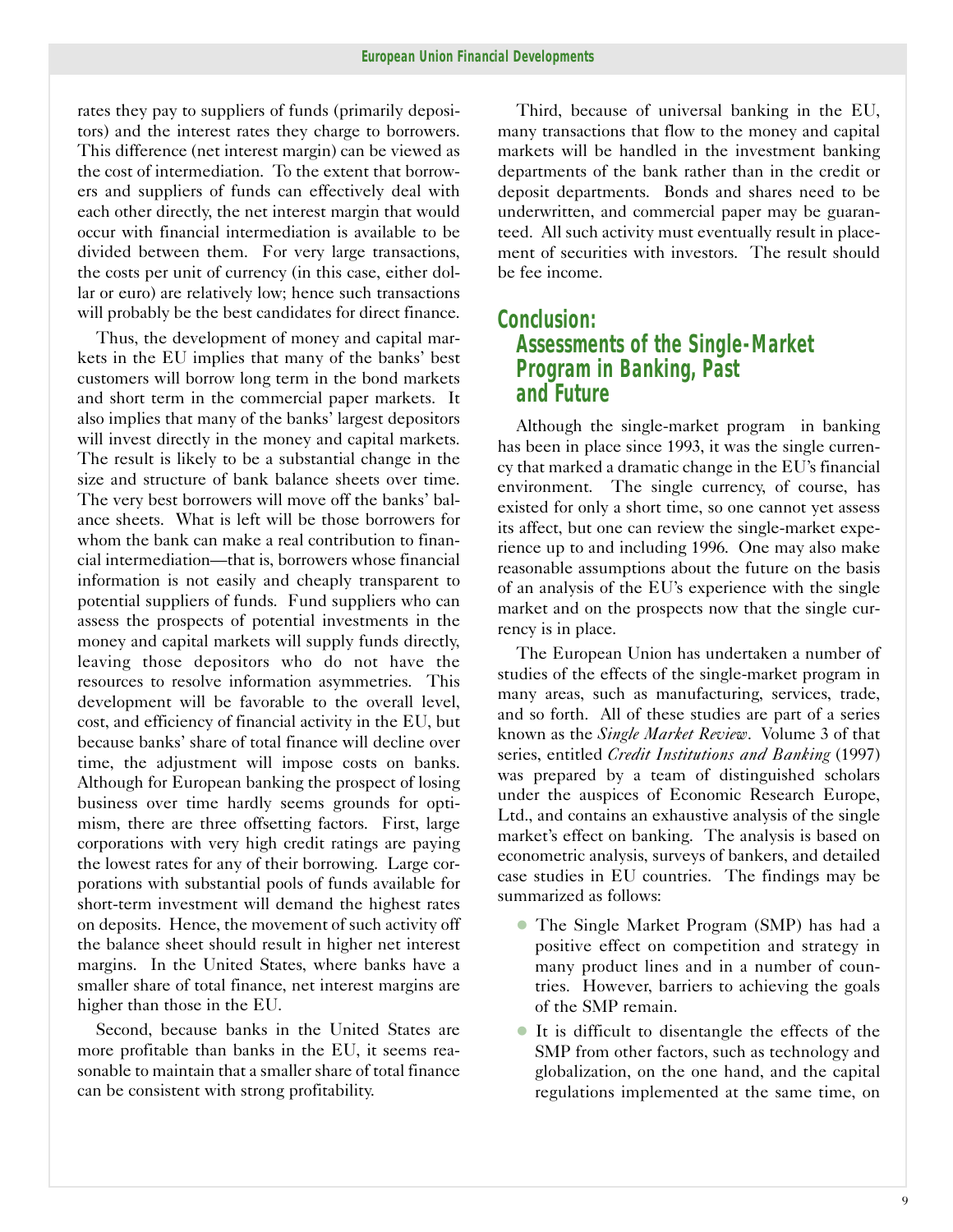the other hand. That is, technology and globalization would enhance the move to greater competition, reducing the spread between rates charged to borrowers and rates paid to depositors, while at the same time higher capital regulations would push in the other direction.

- � Although progress in eliminating regulatory barriers has been impressive, it is not complete. One sector where obstacles remain is mortgage credit. This sector involves a number of issues, including access to capital markets, national subsidies to housing and mortgage credit, and tax law.
- � Differences in taxation and fiscal policy affect competition for financial services. For example, in some countries the deductibility of mortgage interest for income tax purposes depends on the borrower's dealing with a domestic lender. Another example: tax-favored investments (analogous to IRAs, 401[k] plans, *etc.*) may be tied to domestic institutions. Such incentives influence consumer choice of financial services in such a way as to constitute a barrier to competition.
- Restrictive labor laws and regulations make it difficult for banks to realize benefits from a more competitive environment. The consolidation that occurs when economies of scope and scale and increases in efficiency are possible implies that labor will probably be displaced. In many countries, displacing labor is difficult to do.
- In some cases, large public-sector involvement in banking involves implicit or explicit guarantees by the state. These give such institutions a competitive advantage not related to the efficiency and effectiveness of their delivery of financial services. In addition, national governments are reluctant to close banks, especially large ones, and this reluctance gives banks perceived as "too big to fail" an advantage.

Notwithstanding these restrictions, there is ample evidence of pro-competitive behavior by banks:

- Prices on particular services are converging to a lower average value, especially in countries that were highly protected before the SMP.
- � Case studies and postal surveys show that banks have taken strategic steps to control costs, to increase market share and scale by merging, and

to focus on enhancing shareholder value rather than engaging in regulatory capture activities and other noncompetitive behaviors.

- � Merger activity, both within countries and cross-border, has increased.
- � Measured productive inefficiencies have been reduced, and the reduction has moved banks closer to the "best practices" frontier.

What are the prospects for the banking industry in the EU? A number of commentators have discussed this, but the focus here is on two recent contributions, one by White (1998) and the other by the European Central Bank (1999). First, though, it should be noted that banking in the EU is not homogeneous, even though most of the discussion below focuses on the entire area. Marked differences exist between, on the one hand, the banking system of the United Kingdom, the Netherlands, and Ireland and, on the other hand, those of the remainder of Western Europe. The banking tradition of the United Kingdom was similar to that of the United States, and the tradition is generally referred to as the "Anglo-Saxon" model, with limited banking and limited state involvement in the management of individual banks. The Netherlands and Ireland are small, open economies with relatively free financial systems. The rest of Western Europe is characterized by a tradition of universal banking and of state involvement in the ownership and management of financial institutions. Moreover, these nations tend to have more restrictive labor laws. For that reason, White focuses on the potential changes in Continental Europe, and the title of his contribution is "The Coming Transformation of Continental European Banking?"

White concludes as follows: (1) Most of the concerns of the Price Waterhouse/Cecchini report still apply to banking in Continental Europe: too many banks (effects on scale), too many branches (effects on scale), too many employees (effects on efficiency). (2) There is too much state intervention in these banking systems: state-owned banks account for large percentages of banking assets in Italy, Germany, and France, the three largest continental economies. (3) Notwithstanding these difficulties, increased attention is being paid to cutting costs and to reorienting management's focus on activities that increase shareholder wealth rather than increasing market share. Moreover, banks have increased the level of risk in their portfolios in part because of the lack of availability of low-risk government securities as a consequence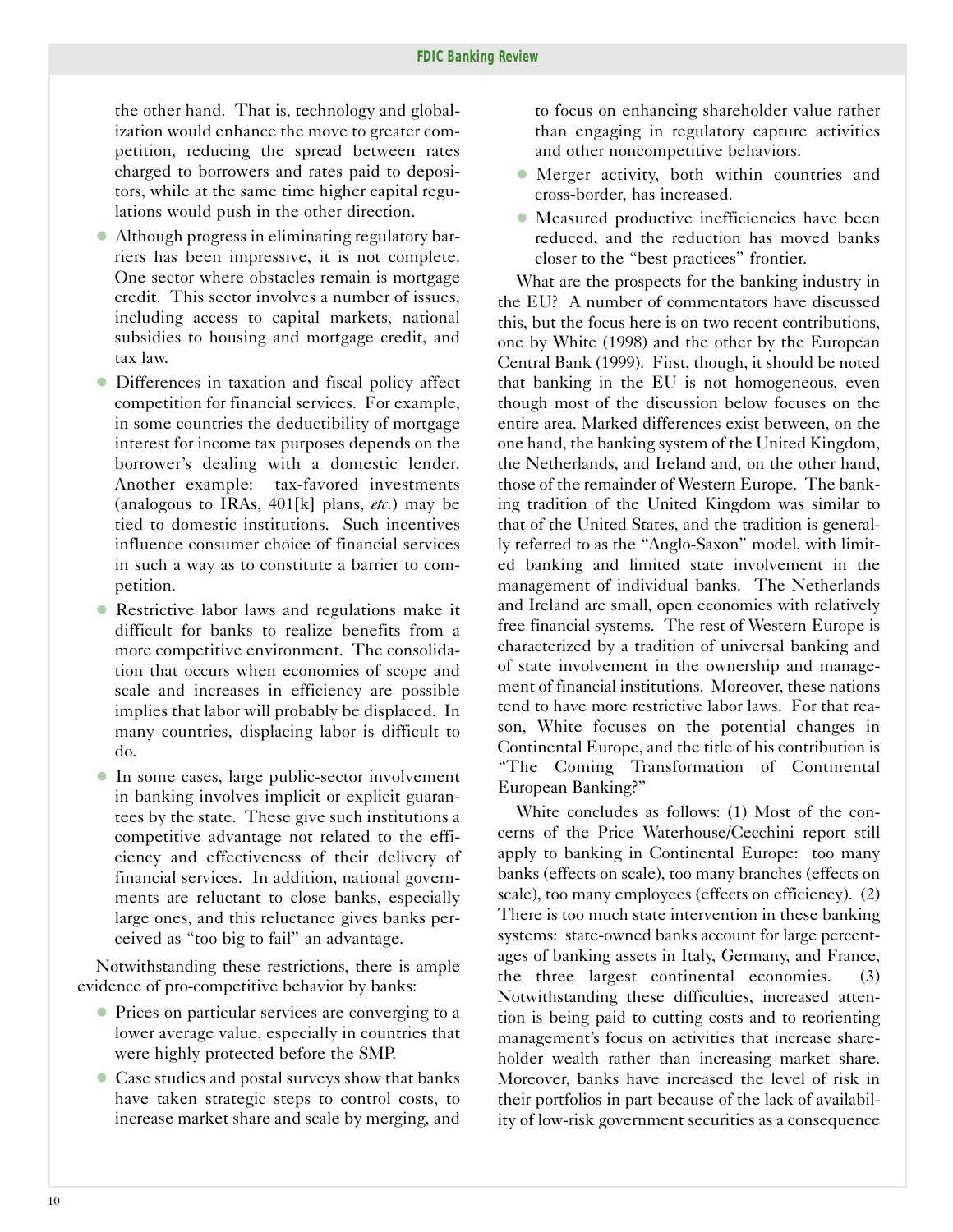of the fiscal policies of the Economic and Monetary Union. (4) Merger and acquisition activity has increased substantially but is focused first on withincountry mergers (cost cutting) and mergers of banks with nonbank providers of financial services (economies of scope). Cross-border merger activity is expected to increase.

The European Central Bank's report includes substantial data comparing EU countries with the United States and Japan on many aspects of banking activities and structure. The report was supported by staff of all of the EU members' national central banks and independent banking supervisors. They agree with many of the conclusions reached by White (1998) and Economic Research Europe, Ltd. (1997). Their own conclusions are the following:

- � Eliminating commissions and fees from foreignexchange trading within the single market will substantially affect bank profitability in the short run.
- � Money and capital market developments spurred by the single currency will force banks to face disintermediation. They will need to focus on activities to support that shift and will need to gain fee income from underwriting and placement.
- � Banks will expand both within country and cross-border not only to achieve economies of scale and scope but also to diversify credit risk across a wider geographic area. With currency risk eliminated inside Euroland, banks can focus on wider geographic patterns of lending and therefore on greater diversification.
- � Although concentration ratios for individual countries within the EU are quite high, if all of the single-market area, or the single-currency area, is considered the relevant market, concentration ratios are quite low. Thus, there is room for consolidation without too much worry about anticompetitive consequences.
- � Merger patterns show that cross-border activities are preceded by a phase of in-country defensive moves to mop up excess capacity and achieve critical scale levels. There is some evidence that nationalistic sentiments on the part of some governments have a dampening effect on the free movement of banks across national borders.
- � Since markets are contestable and EU banks have excess capacity and low profit rates, there

is no alternative to a restructuring of the banking sector in the medium and long terms.

� Two related issues must be considered. First, the need to increase revenue and profits may tempt some banks to take excessive risks. Second, building large pan-European banks with home offices in small countries raises the question of the costs of resolving failures and the deposit insurers' temptation to consider some banks "too big to fail." Well-known moral hazard issues are involved.

In summary, there is substantial agreement that the EU financial environment will change dramatically over time. The effects of globalization and technology that all banks in all countries are facing will be reinforced by several major initiatives that the EU has put in place. Increased competition from money and capital markets will change the nature of banking and financial intermediation in Europe. Excess capacity, uneconomic size and structures of banks, and inefficiency will all be eliminated over time. Deregulation, globalization, technological change, and macroeconomic policy are all exerting pressure in the same direction.

In summary, the implications of the single market in banking and the single currency for the EU's financial system and banking structure are significant. Inevitably, money and capital markets will develop for the single-currency area, and their existence will remove business from both sides of their balance sheets. Fortunately, the banks will be able to offer the investment banking services to support money and capital market development.

Although it is generally agreed that banking in the EU has serious problems of excess capacity and uneconomic scale and that adjustment to a more competitive environment will be hampered by restrictive labor laws, nonetheless the signals are fairly clear. To survive and prosper, banking in Europe will need to adapt to the changes in the environment. And with 11 more nations applying for membership in the European Union and working to meet the standards for joining,  $9$  the banking and financial context described here may eventually encompass a population of 400 million people.

<sup>&</sup>lt;sup>9</sup> The 11 nations are Bulgaria, Cyprus, the Czech Republic, Estonia, Hungary, Latvia, Lithuania, Poland, Romania, Slovakia, and Slovenia.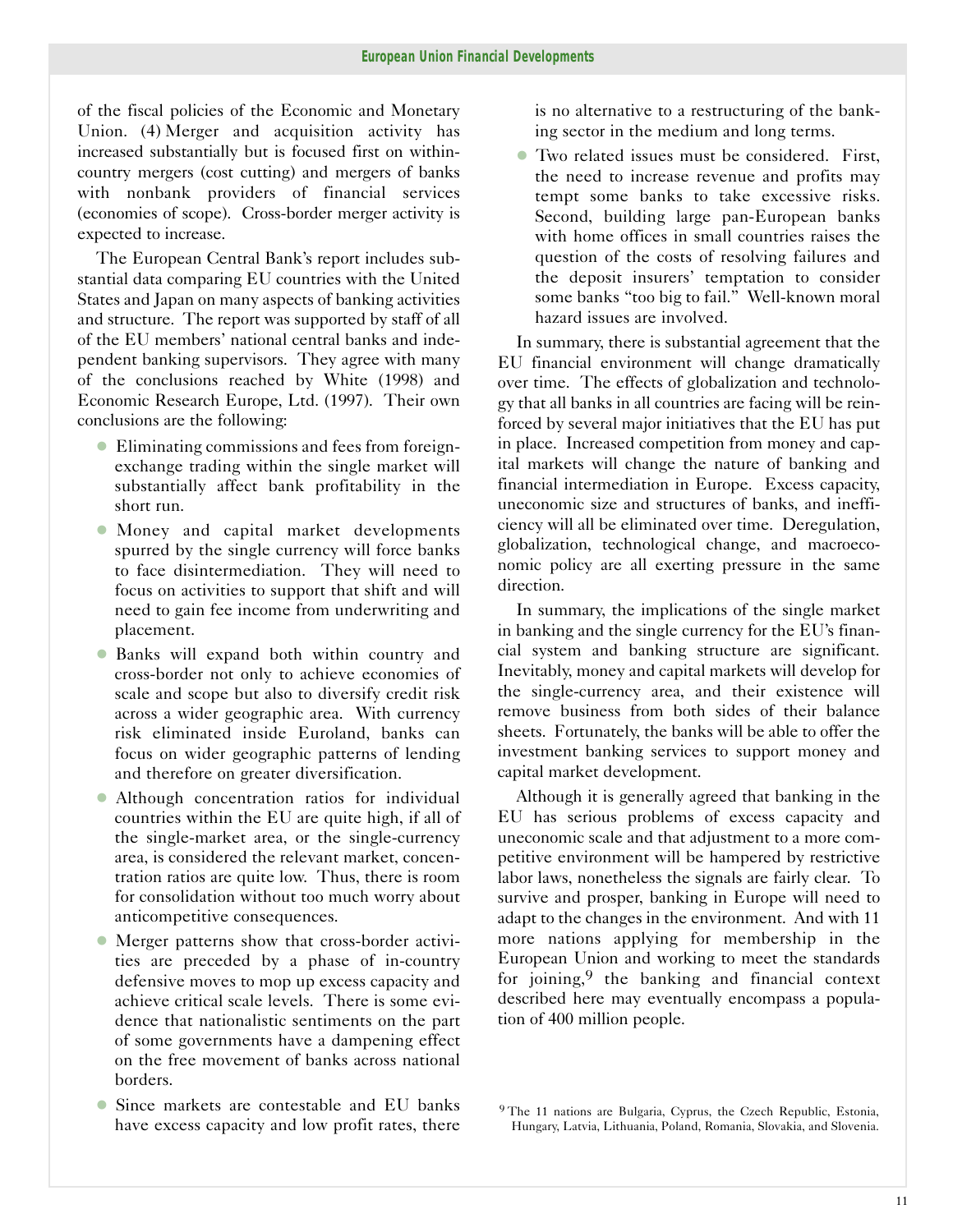### *REFERENCES*

- Barth, James R., Daniel E. Nolle, and Tara N. Rice. 1997. Commercial Banking Structure, Regulation, and Performance: An International Comparison, Economics Working Paper 97 6. Office of the Comptroller of the Currency.
- Berger, Allen N., Rebecca S. Demsetz, and Philip E. Strahan. 1999. "The Consolidation of the Financial Services Industry: Causes, Consequences, and Implications for the Future." *Journal of Banking and Finance*.
- Cecchini, P. 1988. *The European Challenge in 1992: The Benefits of a Single Market*. Aldershot: Gower.
- Commission of the European Communities. 1985. *Completing the Internal Market*. White Paper from the Commission to the European Council. Luxembourg: Office for Official Publications of the European Communities.
- Davis, E. Philip. 1999. Institutionalization and EMU: Implications for European Financial Markets. *International Finance.*
- Dermine, Jean. 1996. European Banking with a Single Currency. *Financial Markets, Institutions, and Instruments*.
- ——, ed. 1993. *European Banking in the 1990s*. Blackwell.
- ——. 1999. The Economics of Bank Mergers in the European Union, A Review of the Policy Issues. INSEAD Working Paper.
- Diamond, Douglas W. 1984. Financial Intermediation and Delegated Monitoring. *Review of Economic Studies*.
- Economic Research Europe, Ltd. 1997. *The Single Market Review: Impact on Credit Institutions and Banking*. London: Kogan Page.
- European Central Bank. 1999a. *Possible Effects of EMU on the EU Banking Systems in the Medium to Long Term*.
- ——. 1999b. *The Effects of Technology on the EU Banking Systems*.
- European Union. 1989a. Council Directive 89/299/EEC of 17 April 1989 on the Own Funds of Credit Institutions. *Official Journal of the European Communities*, No. L124.
- ——. 1989b. Second Council Directive 89/646/EEC of 15 December 1989 on the Coordination of Laws, Regulation and Administrative Provisions Relating to the Taking up and Pursuit of the Business of Credit Institutions and Amending Directive 77/780/EEC. *Official Journal of the European Communities*, No. L386.
- ——. 1989c. Council Directive 89/647/EEC of 18 December 1989 on a Solvency Ratio for Credit Institutions. *Official Journal of the European Communities*, No. L386.
- ——. 1992. Council Directive 92/121/EEC of 21 December 1992 on the Monitoring and Control of Large Exposures of Credit Institutions. *Official Journal of the European Communities*, No. L029.
- ——. 1994. Directive 94/19/EEC of the European Parliament and of the Council on Deposit Protection Schemes. *Official Journal of the European Communities*, No. L135.
- Garcia, Gillian G. H. 1999. IMF. Working Paper 99/54 Deposit Insurance: A Survey of Actual and Best Practices.
- Gardener, Edward P. M., and Philip Molyneux. 1990. *Changes in Western European Banking: An International Banker's Guide*. London: Routledge.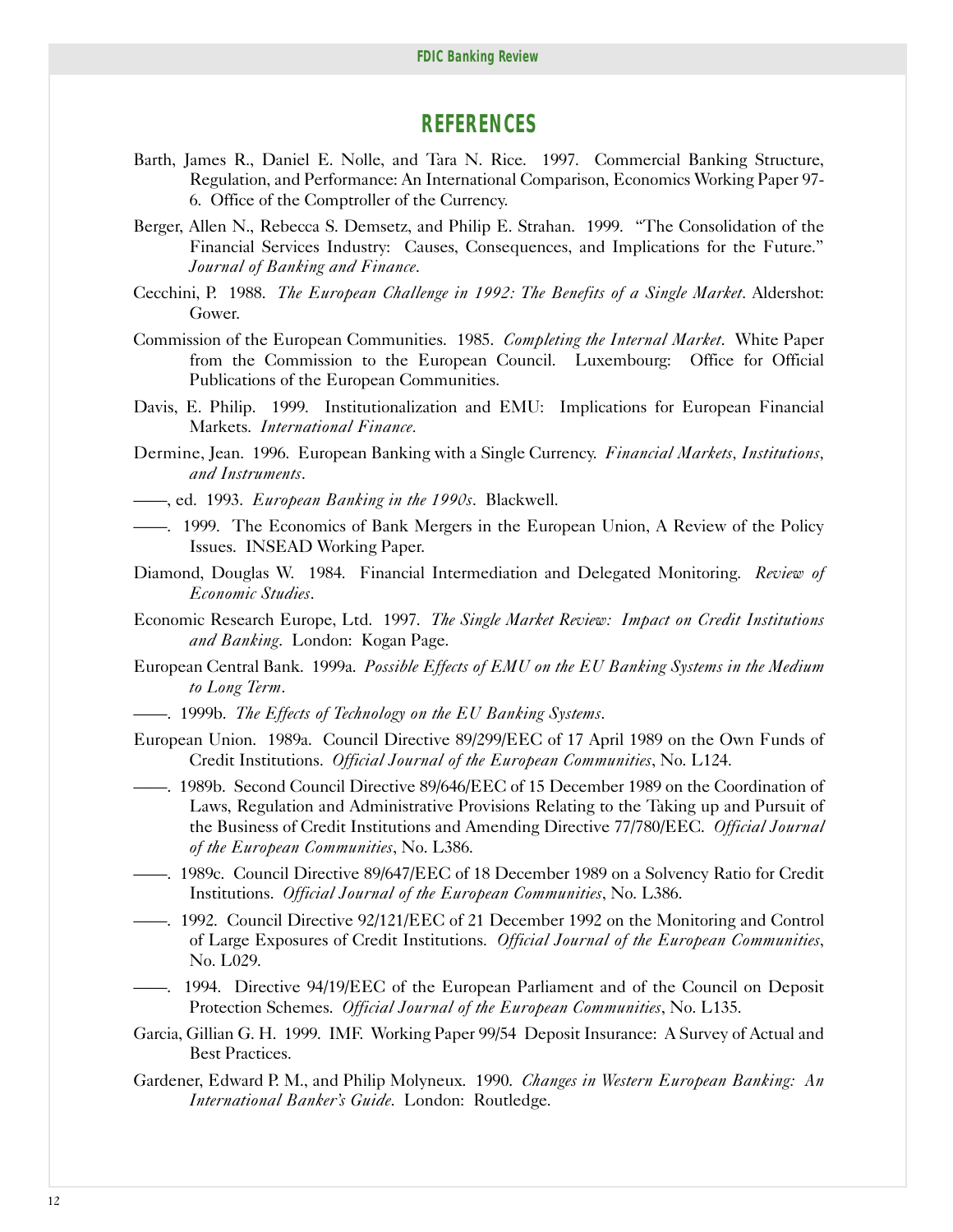Key, Sidney J. 1994. Deposit Guarantee Directive. *Banking and EC Law Commentary*.

Kyei, Alexander. 1995. IMF. Working Paper 95/154. Deposit Protection Arrangements: A Survey.

- McCauley, Robert N., and William R. White. 1997. The Euro and European Financial Markets. In *EMU and the International Monetary System,* edited by Paul R. Masson, Thomas H. Krueger, and Bart G. Turtleboom. IMF.
- Molyneux, Philip, Yener Altunbas, and Edward P. M. Gardener. 1996. *Efficiency in European Banking*. John Wiley & Sons.
- Prati, Allesandro, and Garry J. Schinasi. 1997. EMU and International Capital Markets: Structural Implications and Risks. In *EMU and the International Monetary System*, edited by Paul R. Masson, Thomas H. Krueger, and Bart G. Turtleboom. IMF.
- Price Waterhouse. 1988. The Cost of Non-Europe in Financial Services. In *Research on the Cost of Non-Europe: Basic Findings*. Vol. 9 Brussels: European Union.
- U.S. Department of the Treasury. 1998. *National Treatment Study*. U.S. Department of the Treasury.
- White, William R. 1998. The Coming Transformation of Continental European Banking? Working Paper No. 54. Bank for International Settlements.
- Wynne, Mark A. 1999. The European System of Central Banks. Federal Reserve Bank of Dallas. *Economic Review*.
- Zimmerman, Gary C. 1995. Implementing the Single Banking Market in Europe. Federal Reserve Bank of San Francisco. *Economic Review.*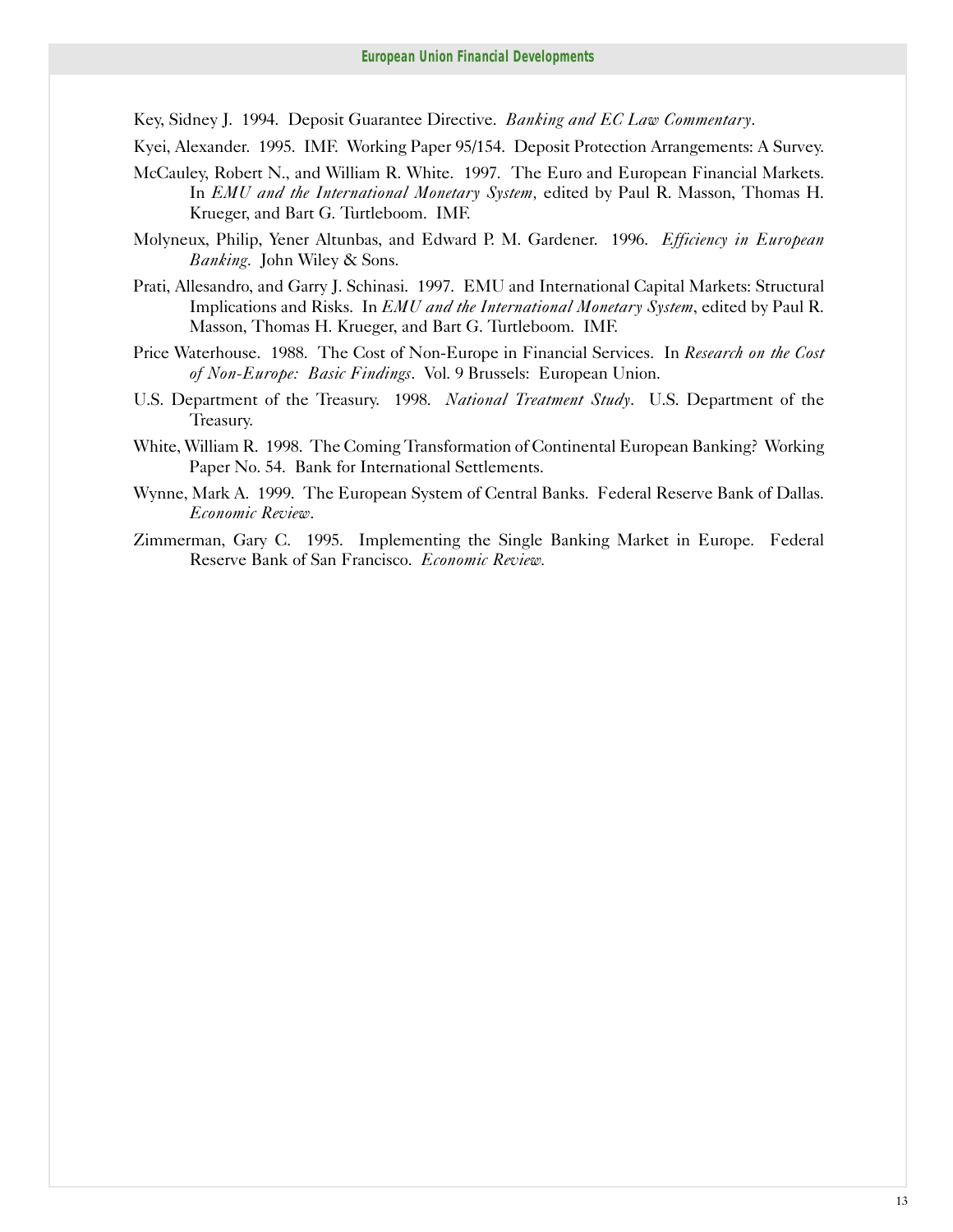# *APPENDIX*

#### **A SELECT CHRONOLOGY OF EVENTS RELATED TO THE EUROPEAN UNION**

- � September 1946—Winston Churchill calls for a United States of Europe.
- � April 1951—Belgium, France, Germany, Italy, Luxembourg, and the Netherlands (the Six) sign the Treaty of Paris establishing the European Coal and Steel Community.
- � March 1957—The Six sign treaties establishing the European Economic Community (EEC) and the European Atomic Energy Community (Euroatom) in Rome ("Treaties of Rome").
- � January 1958—The Treaties of Rome enter into force.
- � January 1973—Denmark, Ireland, and the United Kingdom join the European Community.
- � January 1981—Greece joins the European Community.
- � June 1985—European Commission sends European Council a White Paper on Completion of Internal Market by 1992. Later that month the White Paper is approved by the European Council.
- � January 1986—Spain and Portugal join the European Community.
- � February 1987—Jacques Delors presents European Commission's program for 1987 to the European Parliament, accompanied by the communication "The Single Act: A New Frontier for Europe."
- � February 1992—Treaty on European Union signed in Maastricht by foreign and finance ministers of Member States ("Maastricht Treaty").
- � January 1993—The Single European Market enters into force.
- � January 1995—Austria, Finland, and Sweden become members of the European Union.
- � May 1998—Eleven Member States satisfy conditions for adoption of the single currency. The Governments of the Member States adopting the single currency appoint the president, vice president and the other members of the Executive Board of the European Central Bank.
- � January 1999—Eleven Member States adopt the euro as their official currency.

*Source:* European Union, *Yearly Chronology of the European Union*.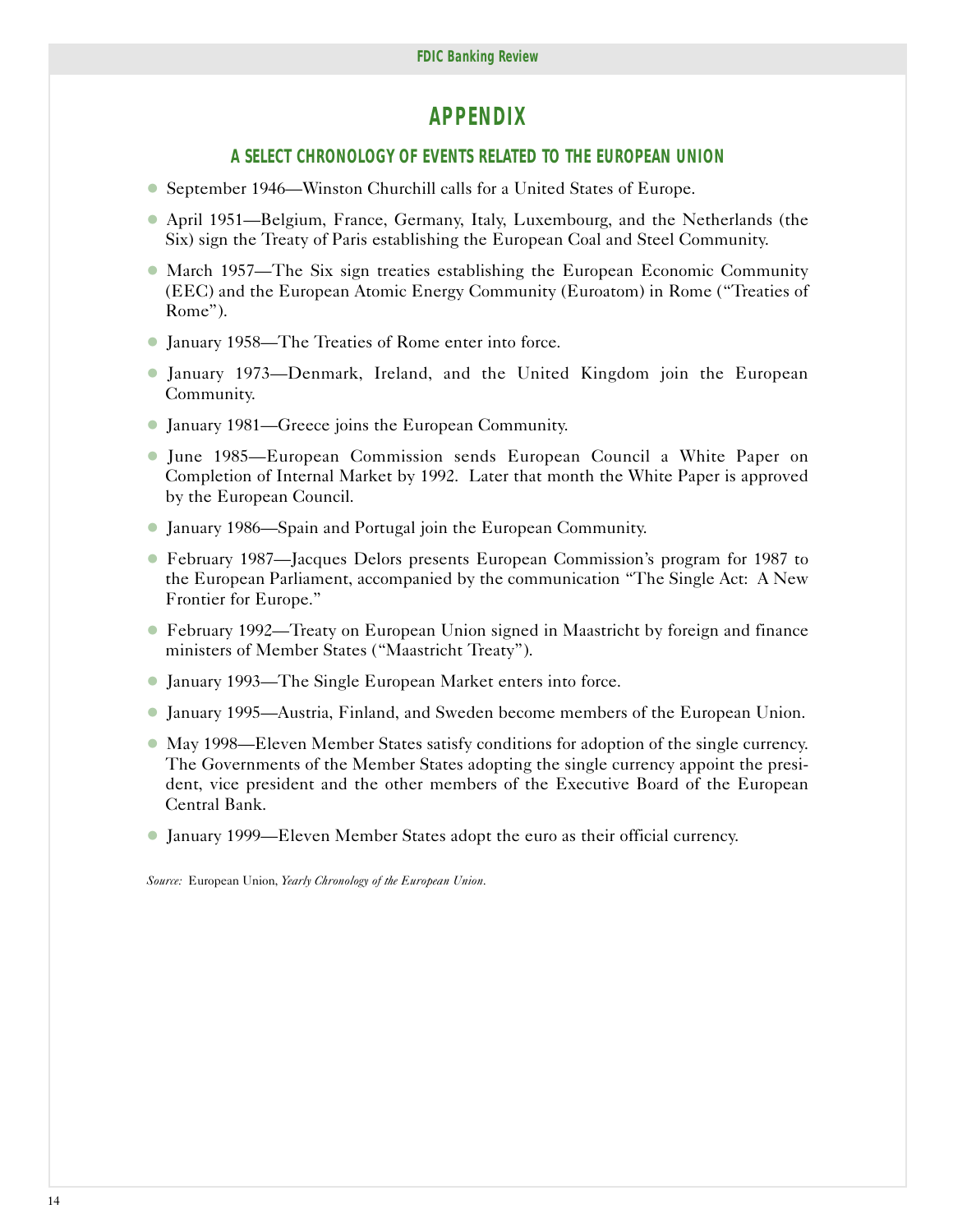### **Table 1 POPULATION AND GROSS DOMESTIC PRODUCT (GDP) EUROPEAN UNION, EUROLAND, AND THE UNITED STATES, 1998**

| Entity               | Population  | GDP ( $\in$ Billion) |
|----------------------|-------------|----------------------|
| European Union       | 374,566,000 | €7,472.5             |
| Euroland             | 290,832,000 | 5,776.1              |
| <b>United States</b> | 266,490,000 | 7,269.4              |

*Source:* Eurostat (Statistical Office of the European Communities), 2000. All data are expressed in terms of ECU (European Currency Unit) because the euro did not exist in 1998. However, upon adoption of the single currency,  $1 \text{ ECU} = \text{\textsterling}1$ .

| Table 2                                          |
|--------------------------------------------------|
| FINANCIAL STRUCTURE OF EUROPEAN UNION, EUROLAND, |
| <b>AND THE UNITED STATES, 1996</b>               |

|                      | Equities/<br>GDP<br>(Percent) | Government Private<br>Bonds/<br>GDP<br>(Percent) | Bonds/<br>GDP<br>(Percent) | Bank<br>Assets/<br>GDP<br>(Percent) | Total/<br>GDP<br>(Percent) | Institution<br>Assets/<br><b>GDP</b><br>(Percent) |
|----------------------|-------------------------------|--------------------------------------------------|----------------------------|-------------------------------------|----------------------------|---------------------------------------------------|
| European Union       | 55%                           | 56%                                              | 36%                        | 207\%                               | 354%                       | 74%                                               |
| Euroland             | 35                            | 55                                               | 34                         | 206                                 | 330                        | 59                                                |
| <b>United States</b> | 117                           | 96                                               | 60                         | 73                                  | 346                        | 145                                               |

*Source:* Davis (1999).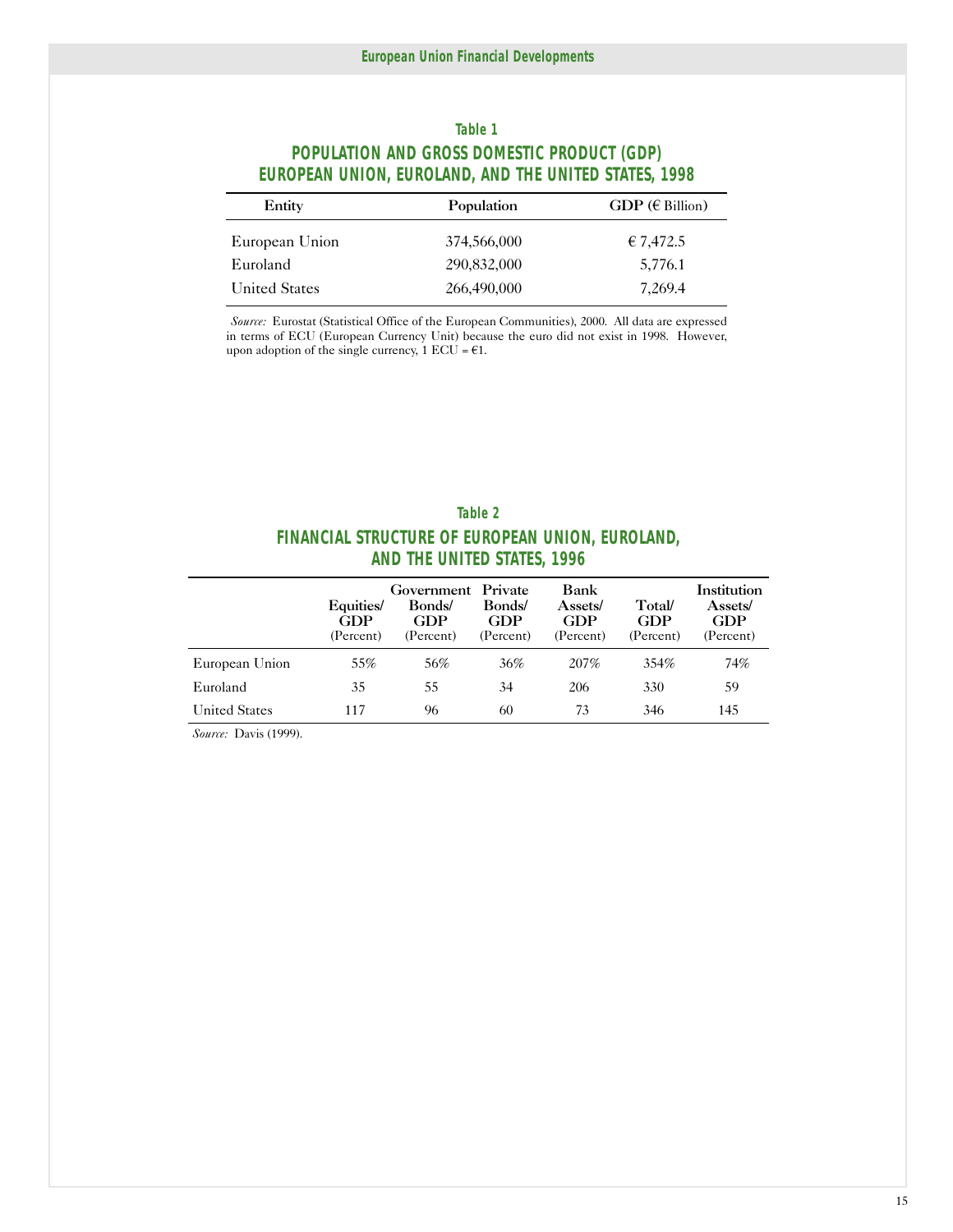#### **Table 3**

#### **BANKING ACTIVITIES PERMITTED IN THE EUROPEAN UNION**

- Deposit taking and other forms of borrowing
- � Lending (including consumer credit, mortgage credit factoring, invoice discounting, and trade finance)
- � Financial leasing
- $\bullet$  Money transmission services
- � Payments services (including credit cards, electronic funds transfer, point of sale, travelers checks, and bank drafts)
- � Providing guarantees and commitments
- � Trading on their own account or for customers in money-market instruments, foreign exchange, financial futures and options, exchange and interest-rate instruments, and securities
- � Participating in share issues and providing services related to such issues (for shares, bonds, and other securities), including corporate advice and arranging mergers and acquisitions
- Money brokering
- � Portfolio management and advice
- Safekeeping of securities
- Offering credit reference services
- Safe-custody services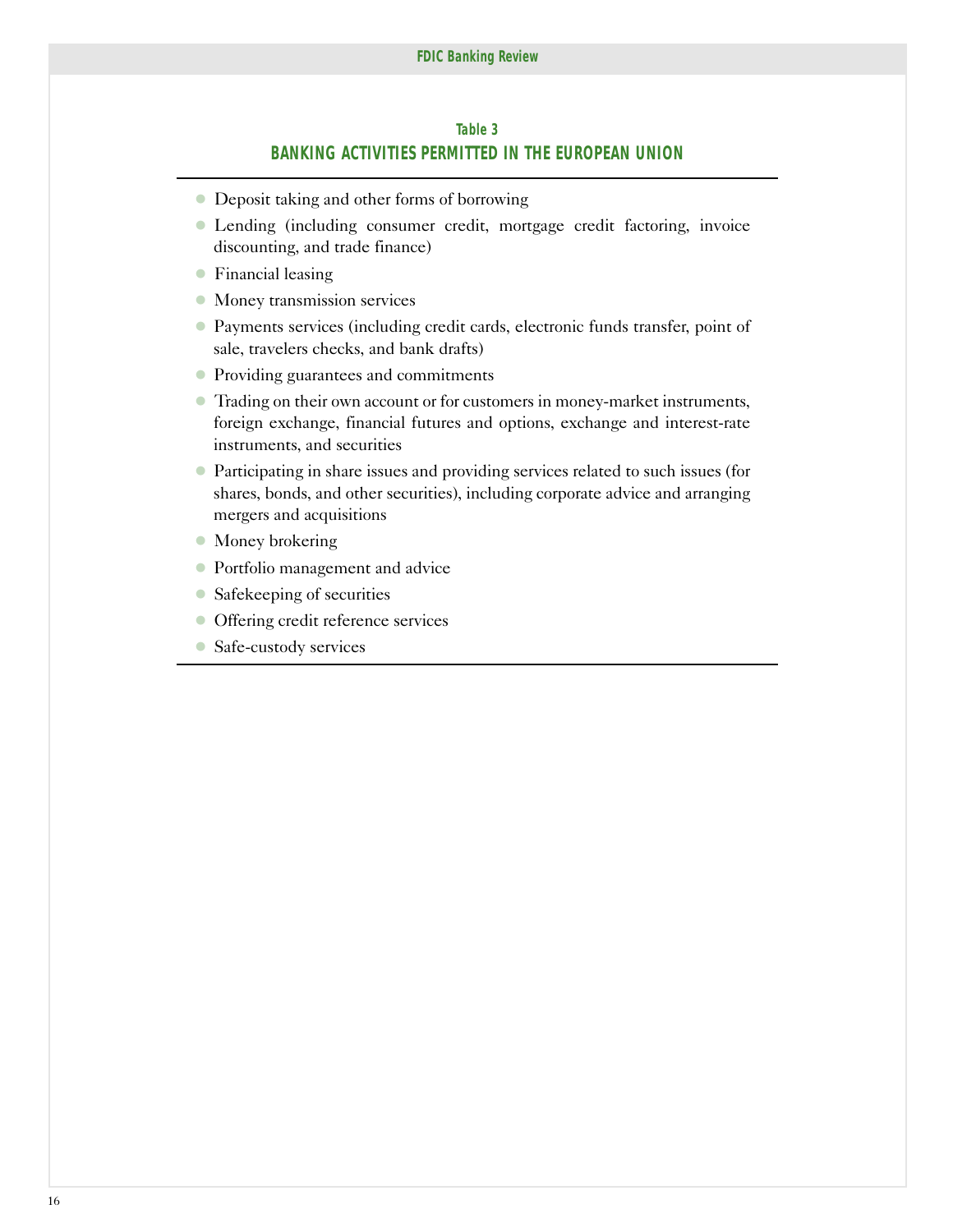| Country            | Funded                              | Coverage                                                                                                   | Premium                                              | Location of<br>Deposit Insurance<br>Agency                       |
|--------------------|-------------------------------------|------------------------------------------------------------------------------------------------------------|------------------------------------------------------|------------------------------------------------------------------|
| Austria            | No                                  | € 22,000                                                                                                   | ex post, pro rata                                    | Private                                                          |
| Belgium            | Yes                                 | € 20,000                                                                                                   | .02% insured<br>liabilities                          | <b>Bank</b> supervisory<br>agency                                |
| Denmark            | Yes                                 | € 20,000                                                                                                   | .2% insured<br>deposits (max.)                       | <b>Bank</b> supervisory<br>agency within<br>central bank         |
| Finland            | Yes                                 | € 27,000                                                                                                   | .05% to .3%<br>(risk-based) on<br>insured deposits   | Supervised by<br>bank supervisor<br>and ministry of<br>finance   |
| France             | No                                  | $\epsilon$ 60,000                                                                                          | on demand,<br>but limited                            | Responsibility of<br>bank supervisor,<br>part of central<br>bank |
| Germany            | Yes                                 | 90% of capital<br>for savings<br>banks, 90% of<br>deposit up to<br>$\in$ 20,000 for<br>commercial<br>banks | $.03\%$ of insured<br>deposits                       | Private                                                          |
| Greece             | Yes                                 | € 20,000                                                                                                   | .025% to 1.25%<br>of deposits                        | Private                                                          |
| Ireland            | Yes                                 | 90% coinsurance<br>to € 22,222                                                                             | .2% of insured<br>deposits                           | Private                                                          |
| Italy              | No                                  | € 114,000                                                                                                  | ex-post risk<br>adjusted .4% to<br>$.8\%$            | Part of central bank                                             |
| Luxembourg         | $\rm No$                            | 90% coinsurance<br>to € 22,222                                                                             | $ex$ -post                                           | Private                                                          |
| <b>Netherlands</b> | No                                  | € 20,000                                                                                                   | ex-post                                              | Private                                                          |
| Portugal           | Yes                                 | € 20,000,<br>coinsurance<br>to €45,000                                                                     | risk-based .08%<br>to $.12\%$ of<br>insured deposits | Private                                                          |
| Spain              | Yes                                 | € 20,000                                                                                                   | max. of .2% of<br>insured deposits                   | Private                                                          |
| Sweden             | Yes                                 | € 20,000                                                                                                   | max. of .2% of<br>insured deposits                   | Part of ministry<br>of finance                                   |
| United Kingdom     | Yes,<br>small (mostly<br>$ex$ post) | coinsurance<br>to € 22,222                                                                                 | on demand                                            | Separate legal<br>entity staffed by<br>bank supervisor           |

### **Table 4 SUMMARY OF DEPOSIT PROTECTION SCHEMES IN EUROPEAN UNION**

*Source:* Garcia, (1999).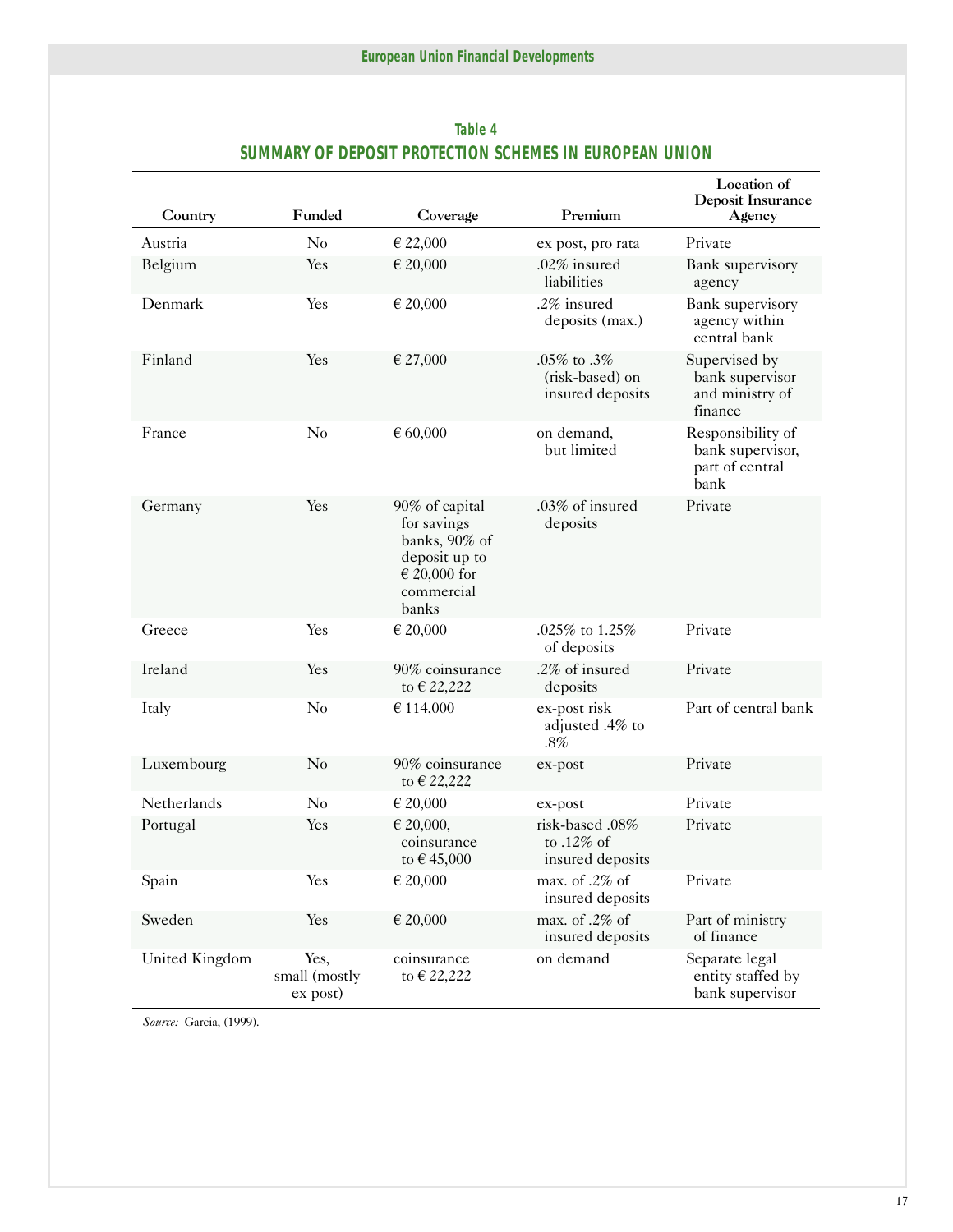| European Union                        | Single-Currency Area (Euroland)       |  |
|---------------------------------------|---------------------------------------|--|
| Austria<br>Belgium<br>Denmark         | Austria<br>Belgium                    |  |
| Finland<br>France<br>Germany          | Finland<br>France<br>Germany          |  |
| Greece<br><b>Ireland</b><br>Italy     | Ireland<br>Italy                      |  |
| Luxembourg<br>Netherlands<br>Portugal | Luxembourg<br>Netherlands<br>Portugal |  |
| Spain<br>Sweden<br>United Kingdom     | Spain                                 |  |

#### **Table 5 NATIONS IN EUROPEAN UNION AND IN SINGLE-CURRENCY AREA**

#### **Table 6 LEGACY CURRENCY VALUES IN RELATION TO THE VALUE OF ONE EURO**

| <b>Nation and Currency</b> | Number of Units<br>per Euro |
|----------------------------|-----------------------------|
| Austria—Schilling          | 13.760300                   |
| Belgium—Belgian Franc      | 40.339900                   |
| Germany—Mark               | 1.955830                    |
| Spain-Peseta               | 166.386000                  |
| Finland—Markka             | 5.945730                    |
| France—French Franc        | 6.559570                    |
| Ireland—Punt               | .787564                     |
| Italy—Lira                 | 1,936.270000                |
| Luxembourg—Belgian Franc   | 40.339900                   |
| Netherlands—Guilder        | 2.203710                    |
| Portugal—Escudero          | 200.482000                  |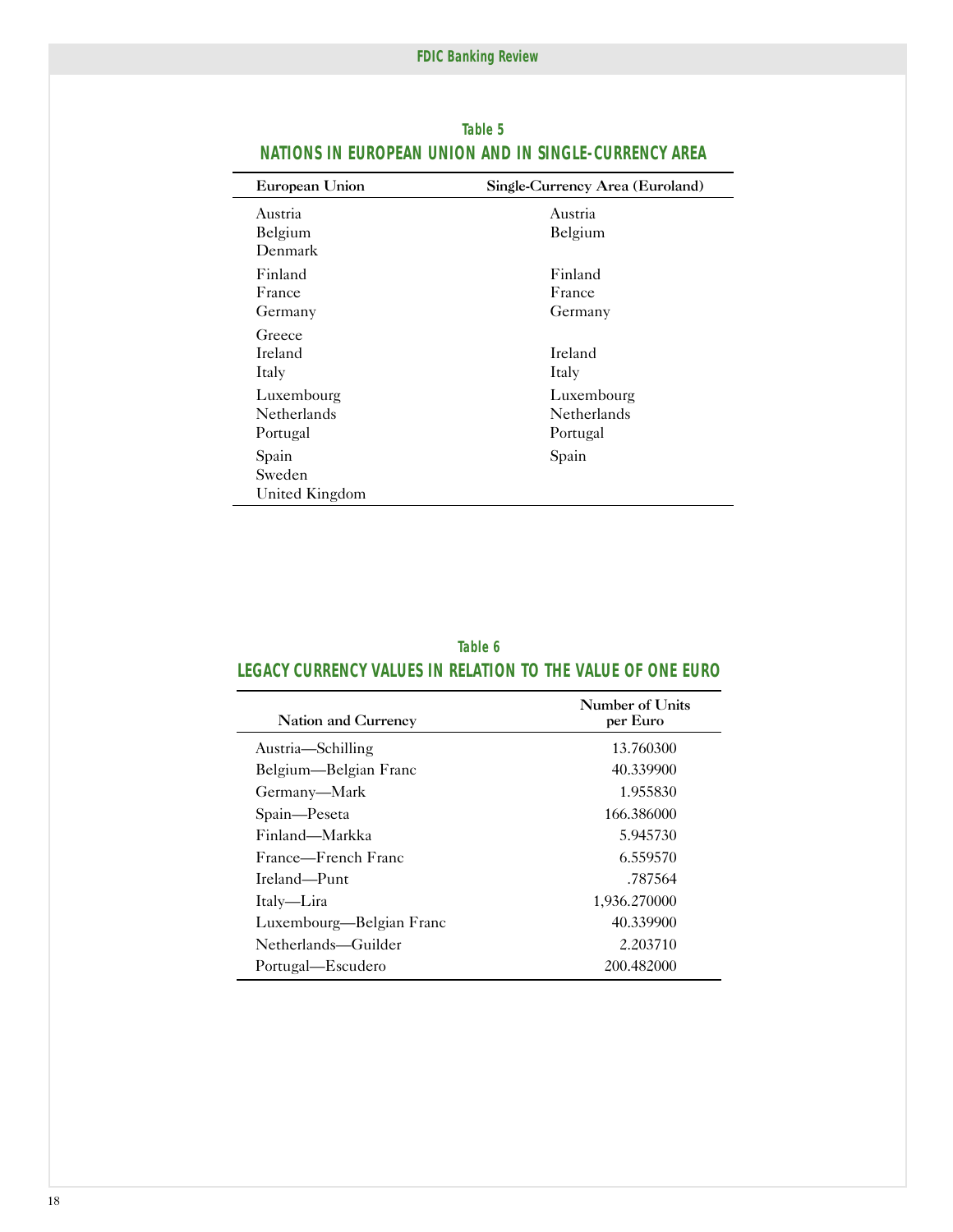# <span id="page-20-0"></span>**Recent Developments Affecting Depository Institutions**

by Lynne Montgomery\*

# **REGULATORY AGENCY ACTIONS**

### *Interagency Actions*

#### *Gramm-Leach-Bliley Financial Services Modernization Act*

On November 12, 1999, President Clinton signed into law a bill allowing banking, insurance, and securities firms to affiliate, and creating rules aimed at protecting consumers and low-income communities. The Gramm-Leach-Bliley Act is the result of approximately two decades of effort to repeal the anti-affiliation provisions of the 1933 Glass-Steagall Act and the 1956 Bank Holding Company Act. In general, the Gramm-Leach-Bliley Act: lifts restrictions on affiliations among banks, securities firms, and insurance companies; expands the financial activities permissible for financial holding companies and insured depository institutions; and provides for a greater degree of functional regulation of securities and insurance activities conducted by banking organizations. The Act will also expand the reach of the Community Reinvestment Act (CRA) by requiring banks to have at least "satisfactory" CRA ratings to take advantage of the new law's expanded powers. In addition, the Act takes significant steps to protect consumers' financial privacy, such as requiring financial institutions to disclose their privacy policies and allowing consumers to block their financial institutions from sharing personal financial information with third parties. The Act also directs the Treasury Department to study the financial-services industry's privacy practices and recommend further legislative

steps. The Act becomes effective on March 11, 2000. *BBR, 11/15/99, p. 765–766*.

#### *Independent Audits for Small Banks and Thrifts*

On September 28, 1999, the Federal Financial Institutions Examination Council (FFIEC) issued an interagency policy statement on external auditing programs of banks and savings associations. The policy statement recommends, but does not require, that banks and thrifts with assets under \$500 million undergo external audits annually. The FFIEC noted that approximately 65 percent of smaller institutions already undergo external audits. The policy statement is aimed at smaller institutions because larger institutions are already required to undergo annual audits by independent certified public accountants. The policy statement is effective for fiscal years beginning on or after January 1, 2000.

The FFIEC is made up of representatives of the Office of the Comptroller of the Currency (OCC), the Office of Thrift Supervision (OTS), the Federal Reserve Board, and the Federal Deposit Insurance Corporation (FDIC). The National Credit Union Administration is also a member of the group, but does not plan to adopt the policy at this time. *BBR, 10/4/99, p. 518–519*.

<sup>\*</sup>Lynne Montgomery is a senior financial analyst in the FDIC's Division of Research and Statistics.

Reference sources: *American Banker* (AB) and *BNA's Banking Report*  (BBR).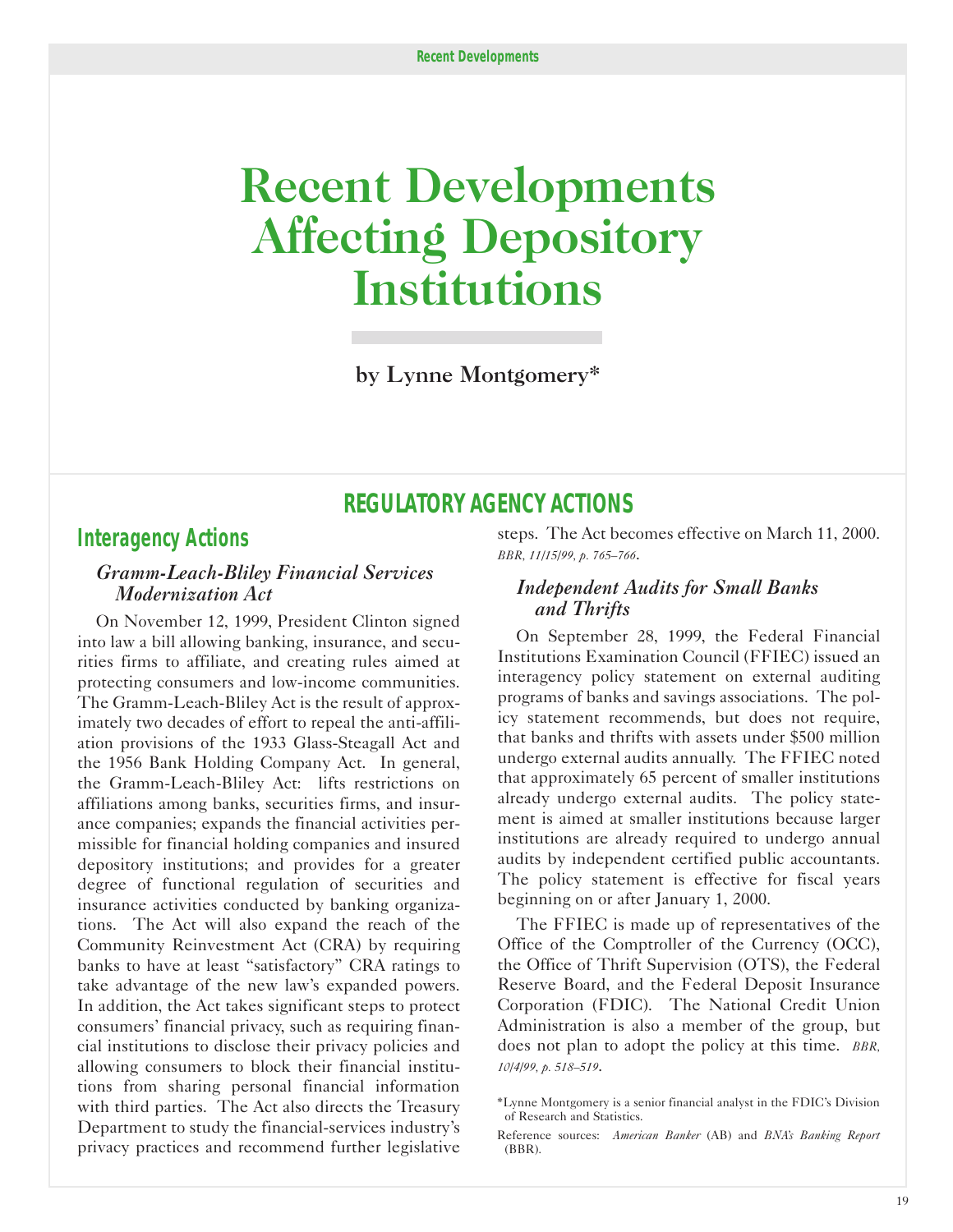#### *Extended Exam Cycle for Foreign Banks*

On October 22, 1999, the Federal Reserve Board, the OCC, and the FDIC adopted a final rule to expand the examination frequency cycle for certain U.S. branches and agencies of foreign banks. The rule finalizes an interim rule, which was effective August 28, 1998, that made healthy, smaller U.S. branches and agencies of foreign banks eligible for exams every 18 months, instead of every 12 months. U.S. banks were given the opportunity to have exams every 18 months in a 1991 law, but foreign banks were not afforded the same treatment at that time. The extended exam cycle applies to U.S. branches or agencies of a foreign bank that have total assets of \$250 million or less and have received a supervisory ROCA rating of 1 or 2. (ROCA stands for risk management, operational controls, compliance, and asset quality.) In addition, the foreign bank branch or agency must meet certain specified capital requirements and must not be subject to any formal enforcement action by U.S. regulators. *PR-FRB, 10/21/99; BBR, 10/25/99, p. 649*.

#### *Web Site Privacy Survey*

On November 9, 1999, the Federal Reserve Board, the OCC, the FDIC, and the OTS released a report on the results of a survey of Internet privacy policies of banking and thrift institutions. The survey examined 314 randomly selected Web sites of financial institutions, plus the Web sites of the 50 largest banks and thrifts. The agencies conducted the survey between May and July 1999, examining the Web sites' collection of consumer information, interactive capabilities, and privacy disclosures. The purpose of the survey was to provide an indication of the state of the industry with respect to data collection and online privacy disclosures. The survey results were published in the *Interagency Financial Institution Web Site Privacy Survey Report*.

Overall, 48 percent of the 364 Web sites surveyed posted a privacy disclosure, in the form of either a privacy policy or an information practice statement. Sites that collected personal information were three times as likely to post a privacy policy than sites that did not collect personal information. The survey also found that 96 percent of the nation's 50 largest banks and thrifts that are on-line provided a privacy policy or information practice statement. The agencies

define a privacy policy as "a comprehensive statement regarding the collection and use of consumer information," and an information practice statement is "a statement describing a particular information handling practice, such as data security." *PR-66-99, FDIC, 11/9/99; BBR, 11/15/99, p. 774*.

#### *Guidance on Asset Securitization Activities*

The four federal banking agencies released guidance on December 13, 1999, reminding financial institutions of basic risk-management practices that should be in place at institutions engaging in securitization activities. The agencies said that recent examinations have shown "significant weaknesses" in the asset securitization activities at certain financial institutions, and they noted that such weaknesses raise concerns about the basic level of understanding and controls at financial institutions that engage in securitization activities. The guidance highlights the risks associated with retained interests in securitizations, and points out that reported values for retained interests should be reasonable, conservative and supported by objective and verifiable documentation. The guidance states that institutions should ensure that sufficient capital is held to support the risks associated with securitization activities, and the institutions are expected to place concentration limits on retained interests relative to equity capital. In addition, the guidance states that institutions should establish and implement an adequate and independent audit function to oversee securitization activities effectively. The guidance, which was issued by the FDIC, the Federal Reserve Board, the OCC, and the OTS, is part of the agencies' ongoing review of securitization activities at insured depository institutions. *PR-80-99, FDIC, 12/13/99; BBR, 12/20/99, p. 983*.

# *Federal Deposit Insurance Corporation*

#### *Chairman Tanoue Renominated*

On January 31, 2000, President Clinton renominated FDIC Chairman Donna Tanoue to a new sixyear term. Ms. Tanoue, who joined the FDIC as Chairman on May 26, 1998, is currently finishing the term of former FDIC Chairman Ricki Helfer. Her term was set to expire on October 3, 2000. *BBR, 2/7/00, p. 243*.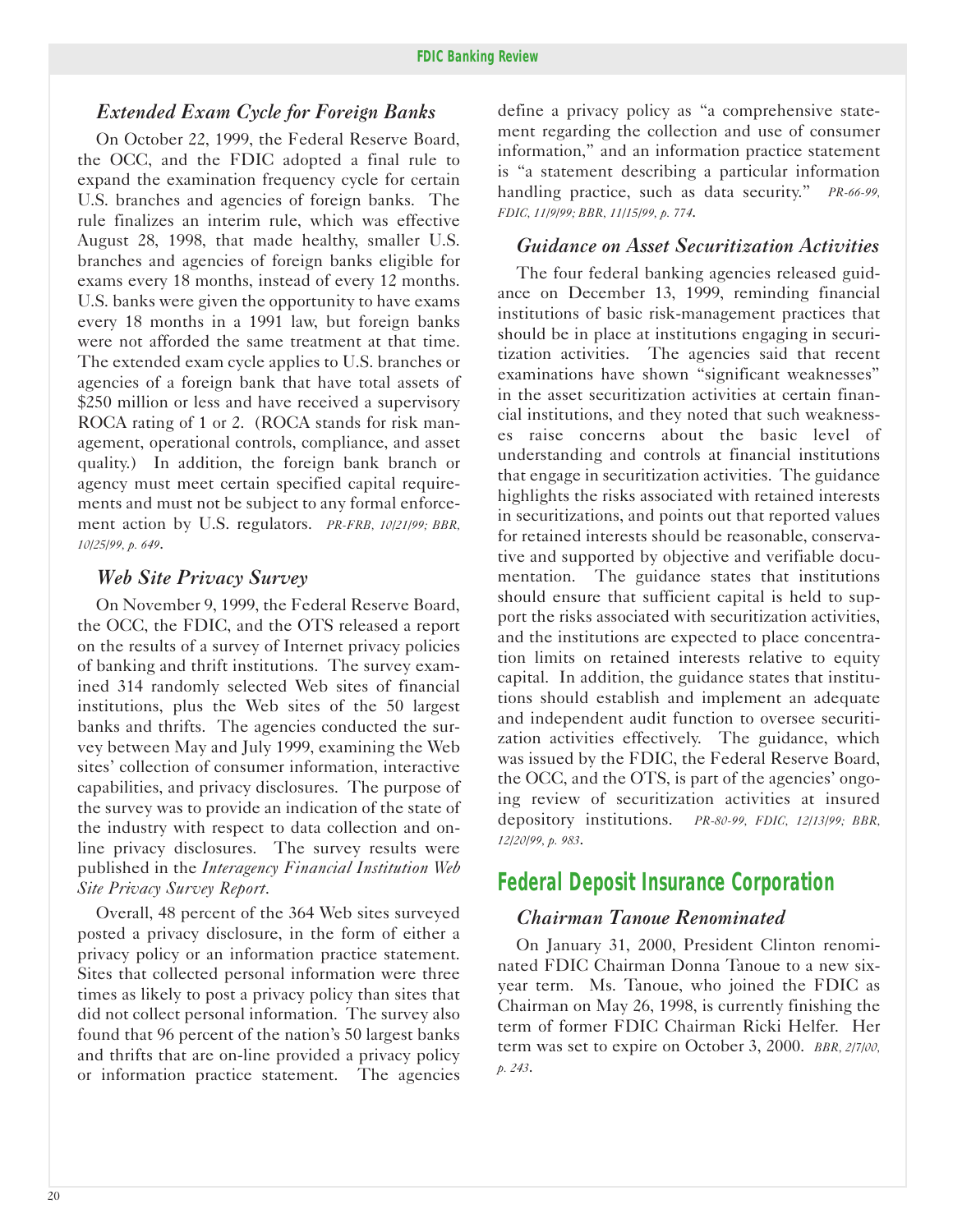#### *Houseworth Nominated to Board of Directors*

President Clinton nominated Richard H. Houseworth to the FDIC Board of Directors on January 31, 2000. Mr. Houseworth is the Superintendent of Banks for the State of Arizona. He has served as the U.S. Alternate Executive Director of the Inter-American Development Bank and as both a consultant to the Assistant Secretary of the Treasury for International Affairs and as the Director of the Export-Import Bank of the United States. *Bloomberg News, 1/31/00.* 

#### *Assessment Rates Maintained*

The FDIC Board of Directors voted on November 8, 1999, to maintain the existing insurance assessment rate schedules for both the Bank Insurance Fund (BIF) and the Savings Association Insurance Fund (SAIF) through June 2000. Since the FDIC applies a risk-based assessment system for insurance coverage, the healthiest institutions currently pay nothing for insurance and the weakest institutions pay up to 27 cents per \$100 of insured deposits. Federal law requires the FDIC to maintain a minimum reserve ratio of 1.25 percent, or \$1.25 for every \$100 of insured deposits, in the BIF and the SAIF to cover the costs of bank and thrift failures. As of June 30, 1999, the BIF reserve ratio was 1.40 percent and the SAIF ratio was 1.29 percent. *BBR, 11/15/99, p. 771–772.* 

#### *Municipal Securities Rule Rescinded*

Effective December 19, 1999, the FDIC rescinded an agency regulation that requires insured state nonmember banks that are municipal securities dealers to file with the FDIC certain information about potential municipal securities principals. The FDIC says the regulation is unnecessary and duplicative, and the number of entities covered by the regulation is declining. The OCC and the Federal Reserve Board have already rescinded their regulations on this subject; thus, the FDIC's rescission maintains uniformity among the banking agencies. *BBR, 11/22/99, p. 822–823*.

#### *Report on Underwriting Practices*

The October 1999 issue of the *Report on Underwriting Practices* reported no significant change in overall loan underwriting practices at FDIC-supervised banks during the six months ending September 30, 1999, compared to the previous six-month period ending March 31, 1999. However, the FDIC examiners reported increased concerns about the level of "carryover debt" at FDIC-supervised banks actively making agricultural loans. Carryover debt refers to loans that are not paid off at the end of the growing season and are subsequently carried over into the next growing season. The survey of loan underwriting practices is aimed at providing early warnings of potential problems in underwriting practices at FDIC-supervised, state-chartered nonmember banks. The focus of the survey is threefold: material changes in underwriting standards for new loans, degree of risk in current practices, and specific aspects of the underwriting standards for new loans. The October report includes surveys from 1,227 FDIC-supervised banks that were examined during the six months ending September 30, 1999. *Report on Underwriting Practices*, *FDIC, October 1999*.

#### *Real-Estate Survey—October 1999*

The October 1999 issue of the *Survey of Real Estate Trends* reported that the nation's commercial and residential real-estate markets continued to show improvement in the late summer and early fall, but at a slower pace than before. The quarterly survey polled 297 senior examiners and asset managers from the FDIC, the Federal Reserve System, the OCC, and the OTS. Reports about residential real-estatemarket activity were notably less positive than in recent surveys; however, assessments of improvements in residential markets continued to outweigh reports of worsening market activity. Specifically, 31 percent of the survey respondents described the general direction of their local housing market as better in October than three months earlier, compared to 45 percent in July. Reports of weaker housing markets increased from 3 percent in July to 10 percent in October. As for commercial market trends, 33 percent of the respondents in October noted better conditions in local markets, down slightly from 35 percent in July.

The national composite index used by the FDIC to summarize results for both residential and commercial real-estate markets was 62, down from 69 in July. Index scores above 50 indicate improving conditions, while index scores below 50 indicate declining conditions. Beginning in 2000, the FDIC will conduct a substantially revised and expanded semiannual survey, covering the periods January to June and July to December. As a result, the next FDIC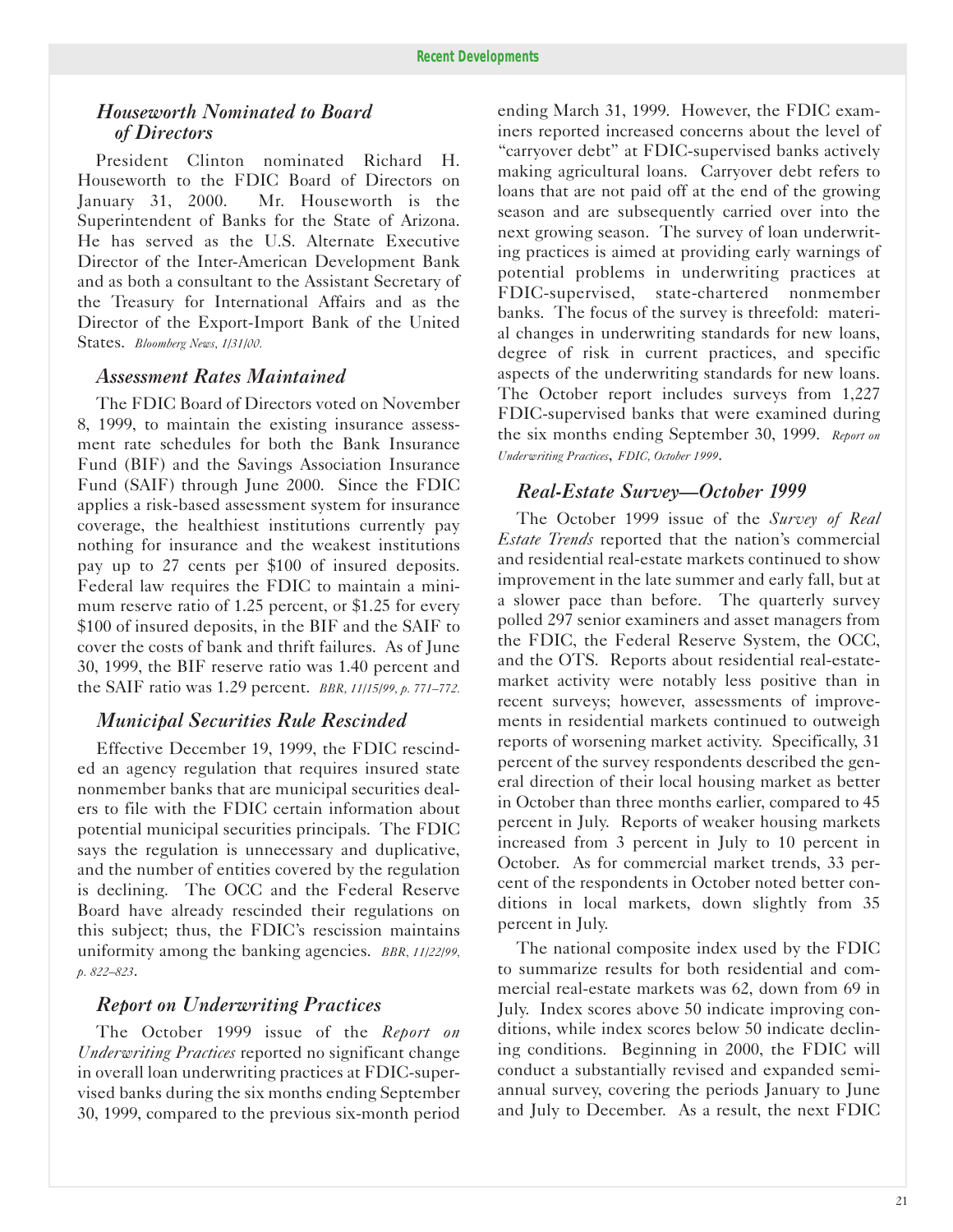published real-estate report is expected to be available in August 2000. *Survey of Real Estate Trends, FDIC, October 1999*.

#### *Financial Results for Third-Quarter 1999*

The FDIC reported that the Savings Association Insurance Fund (SAIF) earned income of approximately \$365 million for the first nine months of 1999; however, the Bank Insurance Fund (BIF) experienced a comprehensive loss (net loss plus unrealized loss on available-for-sale securities) of \$113 million for the first nine months of 1999. At September 30, 1999, the BIF balance was approximately \$29.5 billion, down from \$29.6 billion at year-end 1998. The decrease in the fund balance was primarily attributable to recognizing estimated losses of \$917 million for the resolution of bank failures in 1999 and the prior year. The BIF revenues totaled \$1.4 billion for the first nine months of 1999, including \$1.3 billion in interest on investments in U.S. Treasury obligations and \$25 million in deposit insurance assessments. The SAIF closed the quarter with an unrestricted fund balance of \$9.2 billion and \$978 million in the restricted SAIF Special Reserve. The Special Reserve was established on January 1, 1999, and contains the amount by which the SAIF exceeds the Designated Reserve Ratio of 1.25 percent. However, the Gramm-Leach-Bliley Act of 1999 eliminated the SAIF Special Reserve upon enactment on November 12, 1999, so the SAIF's total fund balance is now unrestricted. The SAIF earned \$442 million in revenue during the first nine months of 1999, consisting of \$432 million in interest on investments in U.S. Treasury obligations and \$10 million in deposit insurance assessments.

The FSLIC Resolution Fund (FRF) returned \$3.7 billion in appropriated funds to the U.S. Treasury in the third quarter, pursuant to the RTC Completion Act. The Act required the FDIC to return any funds that were transferred to the Resolution Trust Corporation (RTC) pursuant to the Act but not needed to satisfy obligations of the RTC. FRF assets in liquidation were reduced to \$592 million on September 30, 1999. The FRF was established in 1989 to assume the remaining assets and obligations of the former Federal Savings and Loan Insurance Corporation (FSLIC). On January 1, 1996, the former Resolution Trust Corporation's financial operations were merged into the FRF. *PR-81-99, FDIC, 12/14/99*.

#### *Bank Failures*

On November 19, 1999, the California Superintendent of Banks closed Pacific Thrift and Loan Company, Woodland Hills, California, and the FDIC was named receiver. Pacific Thrift and Loan had total assets of approximately \$118 million and total deposits of \$108 million in roughly 2,600 accounts. Affinity Bank, Ventura, California, paid a premium of \$350,000 to assume the failed institution's \$106 million of insured deposits and to purchase approximately \$13 million of the assets. The FDIC will retain the remaining assets for later disposition. The FDIC estimates that this transaction will cost the Bank Insurance Fund (BIF) approximately \$50 million. Pacific Thrift and Loan was the sixth failure of a BIF-insured institution in 1999.

On December 10, 1999, the New York Superintendent of Banks closed Golden City Commercial Bank, New York, New York, and the FDIC was named receiver. Golden City was a statechartered bank with total assets of approximately \$89 million and total deposits of \$82 million. Cathay Bank, Los Angeles, California, paid the FDIC a premium of \$2.7 million to assume all the deposits and purchase approximately \$85 million of the failed bank's assets. This was the seventh failure of a BIFinsured institution in 1999; however, the FDIC anticipates that this will be a no-cost transaction for the BIF.

The Iowa Superintendent of Banking closed Hartford-Carlisle Savings Bank, Carlisle, Iowa, on January 14, 2000, and the FDIC was named receiver. Hartford-Carlisle had approximately \$114 million in assets and total deposits of \$69 million in approximately 7,700 accounts. The FDIC approved the assumption of the insured deposits of Hartford-Carlisle by Citizens Bank, Carlisle, Iowa. Citizens Bank, a newly chartered subsidiary of Spectrum Bancorp, Omaha, Nebraska, paid a premium of \$5.5 million to assume the insured deposits and to purchase approximately \$4 million of the failed institution's assets. The FDIC will retain the remaining assets for later disposition. The FDIC has identified apparent fraud at the failed bank and estimates that the losses at the bank will range between \$18 million and \$25 million. Hartford-Carlisle is the first failure of a BIF-insured bank in 2000. *PR-71-99, FDIC, 11/22/99; PR-79-99, FDIC, 12/10/99; PR-4-2000, FDIC, 1/14/00.*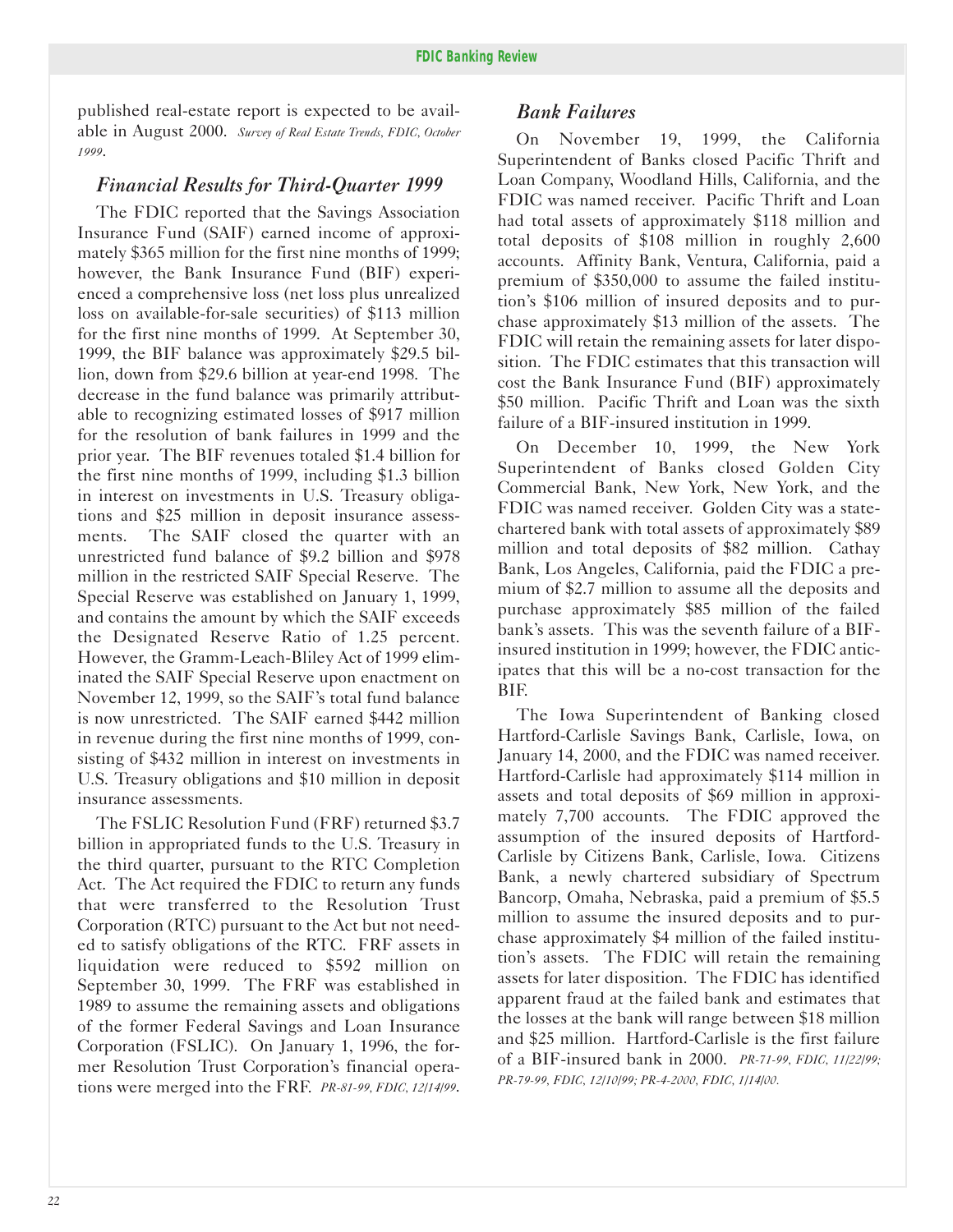# *Federal Reserve Board*

#### *Greenspan Confirmed for Fourth Term*

On February 3, 2000, the U.S. Senate voted to confirm Alan Greenspan to serve a fourth, four-year term as chairman of the Federal Reserve Board. Mr. Greenspan's current term was due to expire on June 20, 2000. He was first appointed by President Reagan and took office as chairman on August 11, 1987. President Bush named Mr. Greenspan to a second term in 1991, and President Clinton tapped him for his third term in February 1996. *BBR, 1/13/00, p. 59; BBR, 2/7/00, p. 243–244*.

#### *Senate Confirms Vice Chairman*

On September 30, 1999, the Senate confirmed the nomination of Roger W. Ferguson as vice chairman of the Board of Governors of the Federal Reserve System. Mr. Ferguson has been a member of the Board of Governors since November 1997. In August 1999, President Clinton nominated Mr. Ferguson to fill the vice-chairman seat, which is a four-year appointment. Mr. Ferguson replaces Alice Rivlin, who left the Federal Reserve Board in mid-summer 1999. *BBR, 10/4/99, p. 517*.

#### *Interest Rates*

On November 16, 1999, the Federal Open Market Committee (FOMC) voted to raise the targeted federal funds rate by 25 basis points, increasing the rate from 5.25 percent to 5.50 percent. In a related action, the Board of Governors approved a 25-basis-point increase in the discount rate, raising the rate from 4.75 percent to 5.0 percent. The FOMC raised the federal funds rate an additional 25 basis points on February 2, 2000, increasing the rate to 5.75 percent. The Board of Governors also approved a 25-basispoint increase in the discount rate, raising the rate to 5.25 percent. The federal funds rate is the fee that banks charge each other for overnight loans, and the discount rate is the fee charged to financial institutions for borrowing from their district Federal Reserve Banks. *PR-FRB, 11/16/99; PR-FRB, 2/2/00*.

#### *New Communications Procedures for Federal Open Market Committee*

The Federal Open Market Committee announced on January 19, 2000, that it approved modifications to its disclosure procedures in an effort to enhance communication to the public. The FOMC determined

that a statement would be issued to the public immediately after every FOMC meeting. The previous procedure was to release a statement only in the event of a policy action or a major shift in the Committee's view about prospective developments. The FOMC also changed its language describing its assessment of future developments. The prior procedure was to describe the FOMC's view about the period ahead in terms of the relative chances of an increase or decrease in the intended federal funds rate. Under the new procedures, an announcement will indicate how the Committee assesses the risks of heightened inflation pressures or economic weakness in the foreseeable future. The modifications take effect as of the February 2000 FOMC meeting. *PR-FRB, 1/19/00*.

#### *Regulation CC*

The Federal Reserve Board adopted a final rule amending Regulation CC, Availability of Funds and Collection of Checks, in order to give banks the option to experiment with nontraditional ways to return unpaid checks, such as by electronic means. However, using an electronic image for check presentment will be optional and by agreement for those institutions that want to participate. Institutions will not be required to enter into such an agreement involving electronic check processing. The final rule was effective December 15, 1999. *PR-FRB, 10/28/99; BBR, 11/8/99, p. 727*.

#### *HMDA Reporting Exemption Threshold Increased*

The Federal Reserve Board announced on December 15, 1999, that the exemption threshold for depository institutions that are required to report data under the Home Mortgage Disclosure Act (HMDA) was increased from \$29 million to \$30 million. Beginning December 31, 1999, depository institutions with assets of \$30 million or less will be exempt from reporting data on their housing-related lending activities in 2000. The final rule amends Regulation C, which implements the Home Mortgage Disclosure Act. The asset level that releases institutions from reporting data under HMDA is adjusted each year on the basis of changes in inflation as measured by the Consumer Price Index for Urban Wage Earners and Clerical Workers. *PR-FRB, 12/15/99; BBR, 1/3/00, p. 10.*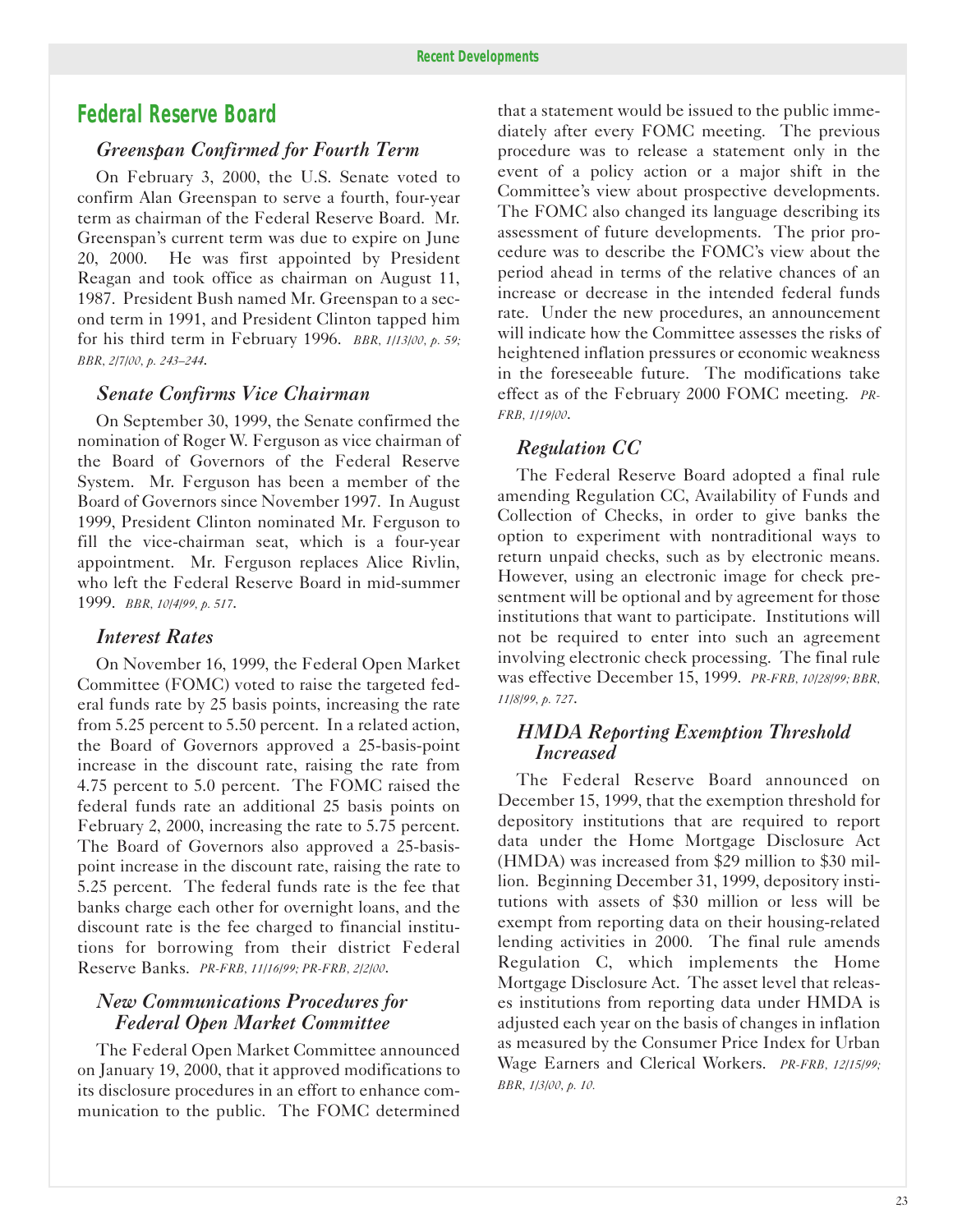#### *Interim Rule for Bank Holding Companies and Foreign Banks with U.S. Offices*

On January 19, 2000, the Federal Reserve Board approved an interim rule setting forth procedures for bank holding companies and foreign banks with U.S. offices to elect to be treated as financial holding companies. Financial holding companies may engage in a broad range of securities, insurance, and other financial activities under Title I of the Gramm-Leach-Bliley Act. The rule becomes effective on March 11, 2000, which is also the effective date of the Gramm-Leach-Bliley Act. *PR-FRB, 1/19/00*.

# *Office of the Comptroller of the Currency*

#### *Hawke Confirmed by Senate*

On October 7, 1999, the Senate confirmed John D. Hawke, Jr. for a five-year term as Comptroller of the Currency. Mr. Hawke has held this office since December 8, 1998, after being appointed by President Clinton during a Congressional recess. *NR 99-92, OCC, 10/8/99*.

#### *1999 Survey of Credit Underwriting Practices*

In its 1999 Survey of Credit Underwriting Practices, which was released in September 1999, the OCC reported that national banks tightened their underwriting standards for commercial loans in 1999 for the first time in the past five years. The survey covered the period between March 31, 1998, and March 31, 1999. The OCC looked at the 67 largest domestic banks with assets of over \$2 billion. The aggregate loan portfolio of the banks in the survey was \$1.8 trillion as of December 31, 1998, which represents 90 percent of all outstanding loans at U.S. banks. Examiners at 25 percent of the banks surveyed reported tightened underwriting standards for commercial loans in 1999, compared with 4 percent in 1998. At the same time, examiners at 13 percent of the surveyed banks reported an easing of underwriting standards in 1999, compared to 44 percent in 1998. Additionally, the survey found that international loans, syndicated and national loans, and agricultural loans experienced the most pronounced tightening in underwriting standards, while commercial real-estate and middle market credits experienced the most easing of underwriting standards. Despite the reported tightening of standards, exam-

iners reported that the level of inherent portfolio credit risk continued to increase for all of the surveyed commercial and retail products. This embedded risk is the result of banks taking on higher levels of risk in previous years, which will take time to work its way through the loan portfolios. *BBR, 10/4/99, p. 513–514*.

#### *New Handbook on Internet Banking*

The OCC issued a new handbook on October 14, 1999, outlining procedures for examining Internet banking activities at national banks. The handbook, which is part of the Comptroller's Handbook for National Bank Examiners, is the most comprehensive document on Internet banking issued by the OCC to date. The handbook outlines risks unique to Internet banking. For example, the handbook notes that Internet loan customers can be anywhere in the world which creates special challenges in authenticating identities, an important element in making sound credit decisions. In addition, Internet banking customers react quickly to changing market conditions and could create deposit volatility for banks. The handbook emphasizes that interest-rate and liquidity risk can exist with Internet customers, which might require increased monitoring of liquidity. Additional issues addressed in the handbook are: customer privacy, the anonymity of banking over the Internet, and the threat from intruders into bank systems. *NR 99-94, OCC, 10/14/99*.

#### *Final Rules Reduce Regulatory Burden on Community Banks*

On November 4, 1999, the OCC adopted final rules that will reduce the regulatory burden on community banks. One change to Part 7 of the OCC's regulations allows banks to buy back their own stock more easily and to pay cash for the acquired shares. This increased flexibility will make it easier for community banks to meet Subchapter S status, which permits smaller corporations (those with fewer than 75 shareholders) to avoid paying corporate taxes. Another Part 7 rule change increases the number of ways bank directors can hold required stock interests, called "qualifying shares," in the bank they serve. Directors may now acquire qualifying shares under an agreement that would give the seller the right to repurchase the shares if the director ceases to serve on the board or seeks to transfer ownership to another. This change is designed to improve the ability of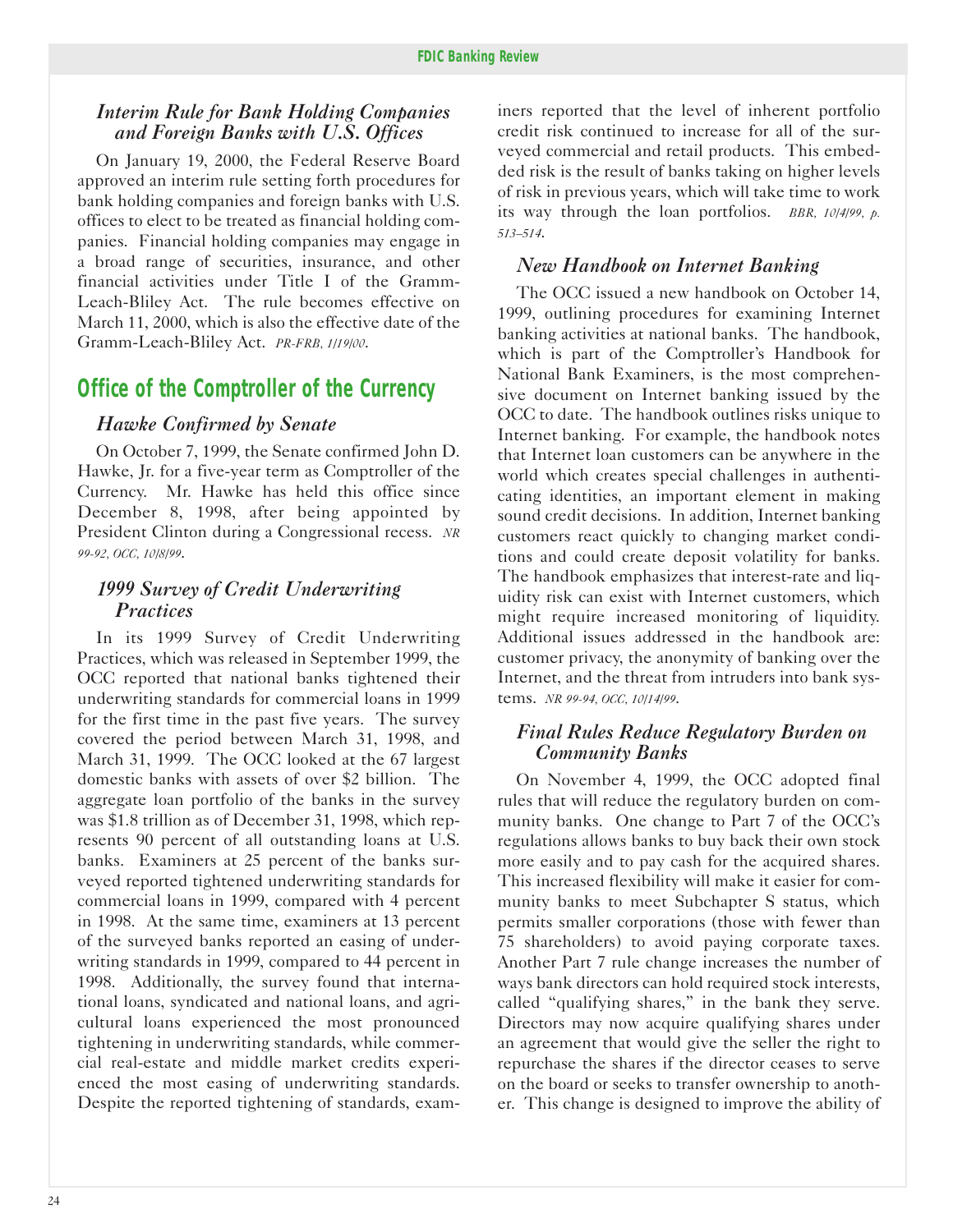national banks to attract qualified directors. The final rules also state that, because automated teller machines and other remote service units are excluded from the definition of a branch under federal law, they are not subject to state geographic restrictions, operational restrictions, or licensing laws. Further, the rules clarify that a facility that combines nonbranch functions of a loan production office, deposit production office, and remote service unit is not a branch. The final rules also clarify the scope of the OCC's "visitorial" powers over national banks. This authority applies in the case of an examination of a bank, inspections of a bank's books or records, regulation and supervision of activities permitted under federal banking law, and enforcement of compliance with any applicable federal or state laws on such activities. *NR 99-99, OCC, 11/3/99; BBR, 11/8/99, p. 726.* 

#### *Information-Sharing Accord*

The OCC and insurance regulators in Illinois, Iowa, Mississippi, and Washington, D.C., have reached agreements to share information when consumers complain about bank insurance sales. The agreements are part of an ongoing effort to improve relations between the OCC and state insurance regulators. The agreements call for the OCC and the insurance departments to send copies of complaints to each other and also to communicate on other matters, including regulatory and policy initiatives. The OCC now has agreements with 23 state insurance regulators. The agreements enhance consumer protection and ensure compliance with appropriate insurance sales standards. *BBR, 1/3/00, p. 9*.

# *Office of Thrift Supervision*

#### *New Guidance on Directors' Responsibilities*

On October 21, 1999, the OTS unveiled a new agency document that is aimed at providing more guidance to directors of thrifts. The new guide, "Directors' Responsibilities Guide," covers such topics as selecting and retaining competent management, establishing a thrift's objectives and strategies, establishing policies and procedures to achieve those objectives, identifying and understanding associated risks, monitoring and assessing the progress of operations, and ensuring the institution's compliance with laws and regulations. The new guide, which is more comprehensive than the first guide issued by the

OTS in 1989, was prompted by the high turnover among thrift directors because of mergers, new institutions, and retirements.

The OTS issued a second document, "Directors' Guide to Management Reports," which explains various management reports commonly used by thrifts. This guide is also intended to help directors in exercising their oversight duties and responsibilities. *OTS 99-71, 10/21/99; BBR, 10/25/99, p. 660*.

#### *New Compliance Guide and Handbook*

In December 1999, the OTS issued an updated guide that is designed to help institutions identify and understand the primary regulatory requirements and evaluate the effectiveness of their compliance programs. "Compliance: A Self-Assessment Guide" was first published in 1988 and revised once before this current revision. The guide emphasizes that a successful compliance operation requires the commitment of the institution's directors and active involvement of senior management. Accompanying that commitment must be effective and comprehensive policies and procedures, including suitable internal review mechanisms. The guide serves as an internal reference source for managers, compliance officers and others whose duties include compliance matters. *OTS 99-92, 12/20/99*.

In January 2000, the OTS also issued an updated compliance handbook that includes new interagency fair lending examination procedures which were developed by the Federal Financial Institutions Examination Council and implemented by the OTS. The fair lending procedures in the handbook provide extensive and detailed guidance for evaluating fair lending and compliance using a risk-focused approach. The handbook, entitled the *Compliance Activities Handbook*, also contains a section on electronic banking, providing additional guidance on agency guidelines and policies regarding the use of electronic technologies and innovative product delivery systems while maintaining compliance with consumer protection obligations. *BBR, 1/24/00, p. 156*.

# *Federal Housing Finance Board*

#### *Expanded Authority for Mortgage Asset Programs*

On October 4, 1999, the Federal Housing Finance Board approved a resolution allowing the 12 Federal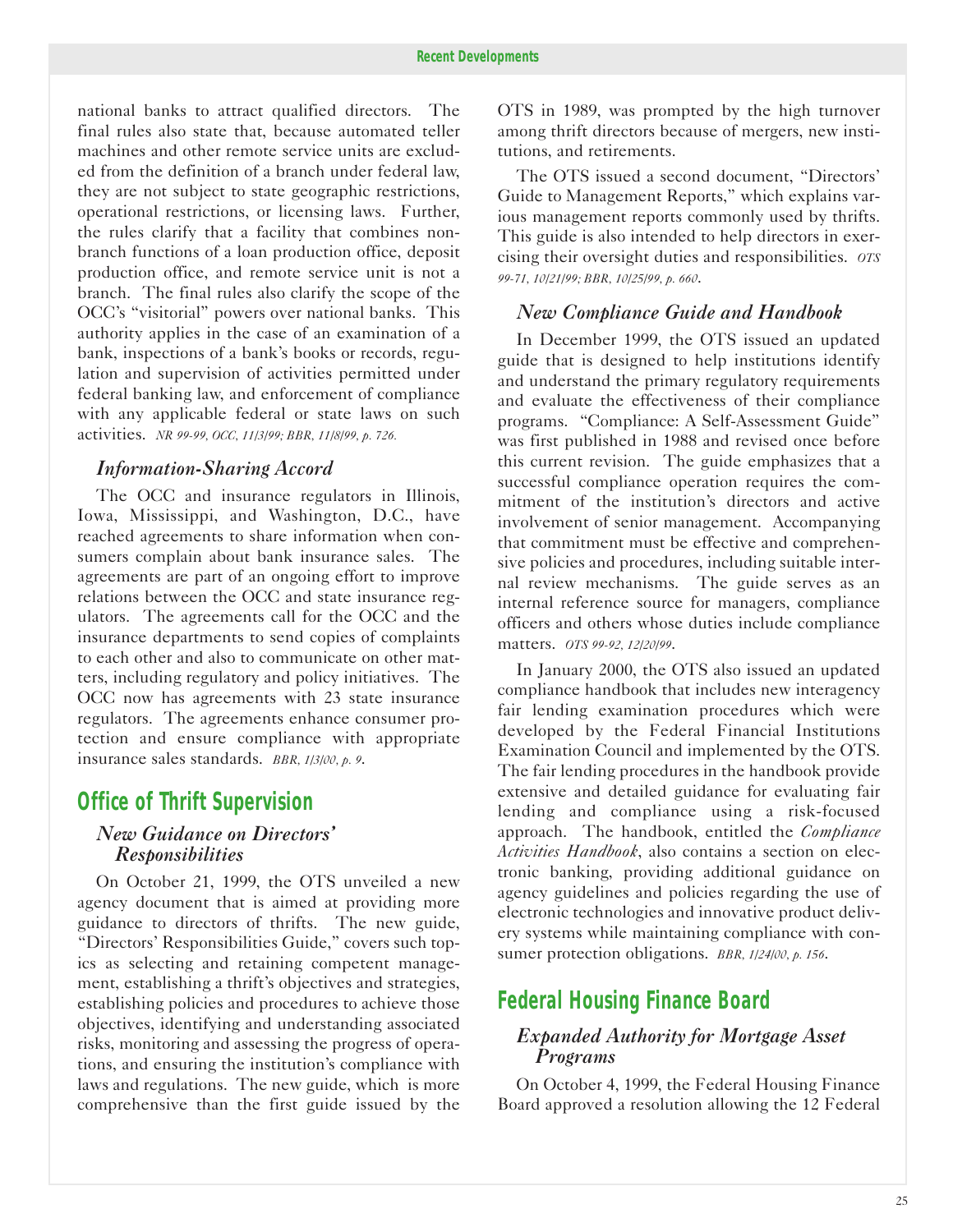Home Loan Banks to offer single-family Member Mortgage Asset programs, such as the Mortgage Partnership Finance program, which allow for risksplitting between the FHLBank and the member bank originating the mortgage loan. The Mortgage Partnership Finance program (MPF), which started as a pilot program at the Chicago FHLBank in July 1997, allows FHLBank members to sell mortgage loans they originate to a FHLBank rather than to Fannie Mae or Freddie Mac, thus avoiding the guarantee fees paid to Fannie Mae and Freddie Mac. The FHLBank can then sell participation interests in the program to other FHLBanks. The new resolution allows for an additional risk-sharing structure for the existing MPF program. The resolution also allows for a new program, the Mortgage Partnership Purchase program (MPP), which was recently proposed by the FHLBanks of Cincinnati, Indianapolis, and Seattle. Under the MPP program, the FHLBanks can purchase fixed-rate, single-family mortgages from member financial institutions, subject to the establishment of a credit risk-sharing account to transfer some of the credit risk. Through the process, the member would provide further credit enhancements for the mortgage loans by providing supplemental mortgage insurance. Thrift industry groups have raised competition-related concerns over these mortgage asset programs. Several groups sued the Finance Board in 1997, claiming the Board had exceeded its authority in allowing the MPF program and that the Chicago FHLBank was going into direct mortgage lending by starting up the program. However, the U.S. Court of Appeals for the Fifth Circuit rejected the legal challenge on January 20, 2000. *BBR, 10/11/99, p. 576–577; BBR, 1/24/00, p. 159–160.* 

#### *New Rule Gives FHLBanks More Authority*

On December 14, 1999, the Federal Housing Finance Board voted to adopt and issue for comment an interim final rule that implements provisions to

transfer corporate governance responsibilities from the Finance Board to the boards of the Federal Home Loan Banks. Under the new rule, banks will have final approval over: employee selection and compensation; budgets, bylaws, and dividend payments; and forms relating to advances, conditional advances, and transfers of advances and advance participations. Further, the rule sets limits that the law imposes on the compensation of FHLBank directors. Under the budget requirement in the rule, FHLBanks no longer have to submit to the Finance Board budget and financial reports. FHLBanks can also engage in construction transactions without the approval of the Finance Board. *BBR, 12/20/99, p. 1000.* 

# *National Credit Union Administration Operating Level on Insurance Fund*

The Board of Directors of the National Credit Union Administration (NCUA) approved a final rule on October 6, 1999, setting the normal operating level for the National Credit Union Share Insurance Fund (NCUSIF) between 1.2 and 1.5 percent equity level. Credit unions are required to maintain a deposit in the NCUSIF equal to 1 percent of their insured shares at the close of the preceding reporting period. However, the NCUA has the authority to set a normal operating level for the fund, and the agency is required to declare a dividend to credit unions when the available asset ratio exceeds 1 percent and the NCUSIF exceeds the normal operating level. The NCUA Board determined that no insurance premium assessment was necessary for 2000, since projections indicate that the NCUSIF's investment earnings will continue to be adequate to cover all insurance and operating costs while maintaining at least a 1.3 percent equity level. The Board also agreed to return \$88.4 million in dividends to federally insured credit unions, which is the fifth consecutive cash dividend issued by the NCUSIF. *NCUA-PR, 10/6/99; BBR, 10/11/99, p. 578–579*.

# **STATE LEGISLATION AND REGULATION**

Monica voters approved a local ordinance that pro- the bill accuse banks of "double dipping" by charghibits banks from charging noncustomers extra fees ing noncustomers fees when their home bank for using automated teller machines. Proposition  $F$  already assesses those customers. However, the prohibits financial institutions from imposing sur- California Bankers Association filed suit on

*California* **charges** of any kind on a customer for accessing an On November 2, 1999, San Francisco and Santa ATM located within San Francisco. Supporters of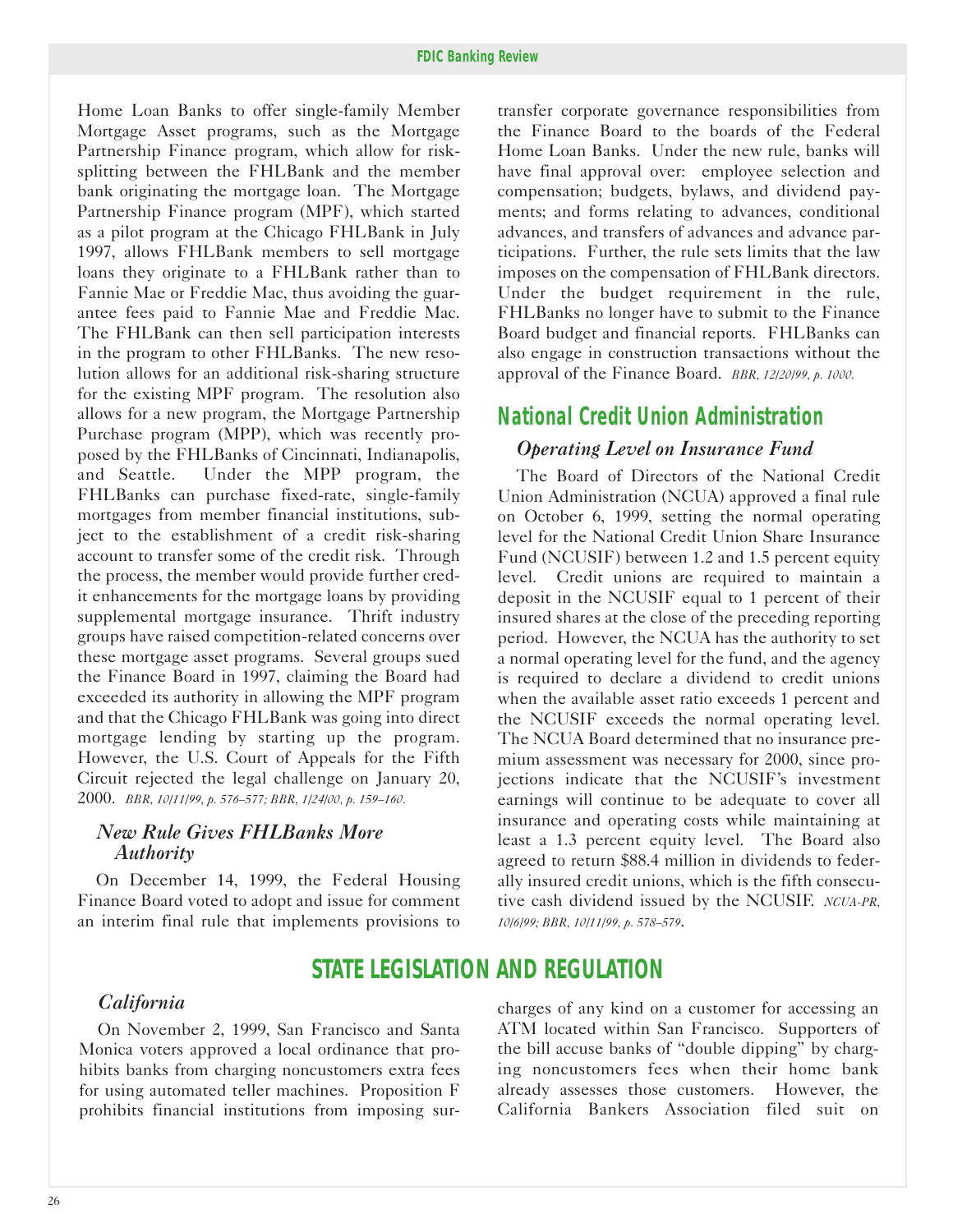November 3, 1999, to block the Proposition, arguing *Michigan*  that the ordinance will only affect state-chartered banks. The bankers argued that the National Bank Act, which sets no cap on fees by national banks, overrides local restrictions so that the ordinance is ineffective with respect to national banks. On November 15, 1999, the U.S. District Court for the Northern District of California granted a preliminary injunction preventing San Francisco and Santa Monica from enforcing Proposition F. In addition, the District Court issued another ruling on November 24, 1999, which prevents individual consumers in Santa Monica from using the new ordinance as a basis for a lawsuit against banks that charge the extra fees. *BBR, 11/8/99, p. 752; BBR, 11/15/99, p. 800; BBR, 11/22/99, p. 842; BBR, 12/6/99, p. 926*.

On January 5, 2000, Michigan Governor John Engler signed legislation that will overhaul and modernize the Michigan Banking Code. The new Banking Code of 1999 modernizes Michigan's existing banking statute by removing obsolete and conflicting provisions. In addition, the legislation eliminates barriers to the use of technology in bank operations and reduces bureaucracy for both the banks and the state regulator. The law also extends the period between examinations of healthy banks to 18 months, which will reduce the burden on banks and make it easier for the Michigan Financial Institutions Bureau to coordinate supervision with federal agencies. The new law becomes effective on March 1, 2000. *BBR, 1/17/00, p. 101*.

# **BANK AND THRIFT PERFORMANCE**

#### *Third-Quarter 1999 Results for Commercial Banks and Savings Institutions*

FDIC-insured commercial banks earned \$19.4 billion during the three months from July through September 1999, which represents the highest quarterly earnings ever reported by the industry. The surge in commercial banks' earnings reflected continued strength in noninterest revenues, especially fee income, as well as a moderation in noninterest expenses. Noninterest income rose to \$36.9 billion, from \$34.5 billion in the second quarter of 1999, and \$29.6 billion one year earlier. Banks' annualized return on assets (ROA) was 1.42 percent in the third quarter, up from 1.25 percent in the second quarter and 1.15 percent a year earlier. The number of problem banks rose from 62 in the second quarter of 1999 to 69 in the third quarter, and there were three bank failures during the quarter.

FDIC BIF-insured mutual savings institutions reported net income of \$2.8 billion in the third quarter of 1999, which is \$13 million less than in the second quarter. The slight decline in industry earnings was caused by lower gains on sales of securities, which fell to \$276 million in the third quarter from \$445 million in the second quarter. The industry's ROA for the third quarter was 1.00 percent, down from 1.03 percent in the second quarter and 1.14 percent in the third quarter of 1998. The number of problem thrifts declined to 11 thrifts with \$3.9 billion in assets, down from 14 thrifts in the second quarter with \$4.2 billion in assets. There was one thrift failure during the third quarter of 1999, which is the first failure of a thrift institution in almost three years. *The FDIC Quarterly Banking Profile, Third Quarter 1999*.

## **RECENT ARTICLES AND STUDIES**

An article in the October-December 1999 issue of the Atlanta Federal Reserve Bank's Financial Update reports that insurance sales by banks should not have a major effect on the safety and soundness of well-run institutions. Senior economic analyst Michael Padhi argues that, as banks prepare to expand into the insurance market with the recent enactment of the financial modernization law, recent data suggest that insurance sales do not pose a big threat to well-managed bank holding companies.

The study focused on insurance agency subsidiaries of bank holding companies in the Atlanta Federal Reserve District. *BBR, 12/6/99, p. 916–917*.

Timothy J. Yeager, an economist with the Federal Reserve Bank of St. Louis, reports that community banks will continue to play an important role in the marketplace, despite the new challenges and pressures community banks are facing because of the changing U.S. financial marketplace. Community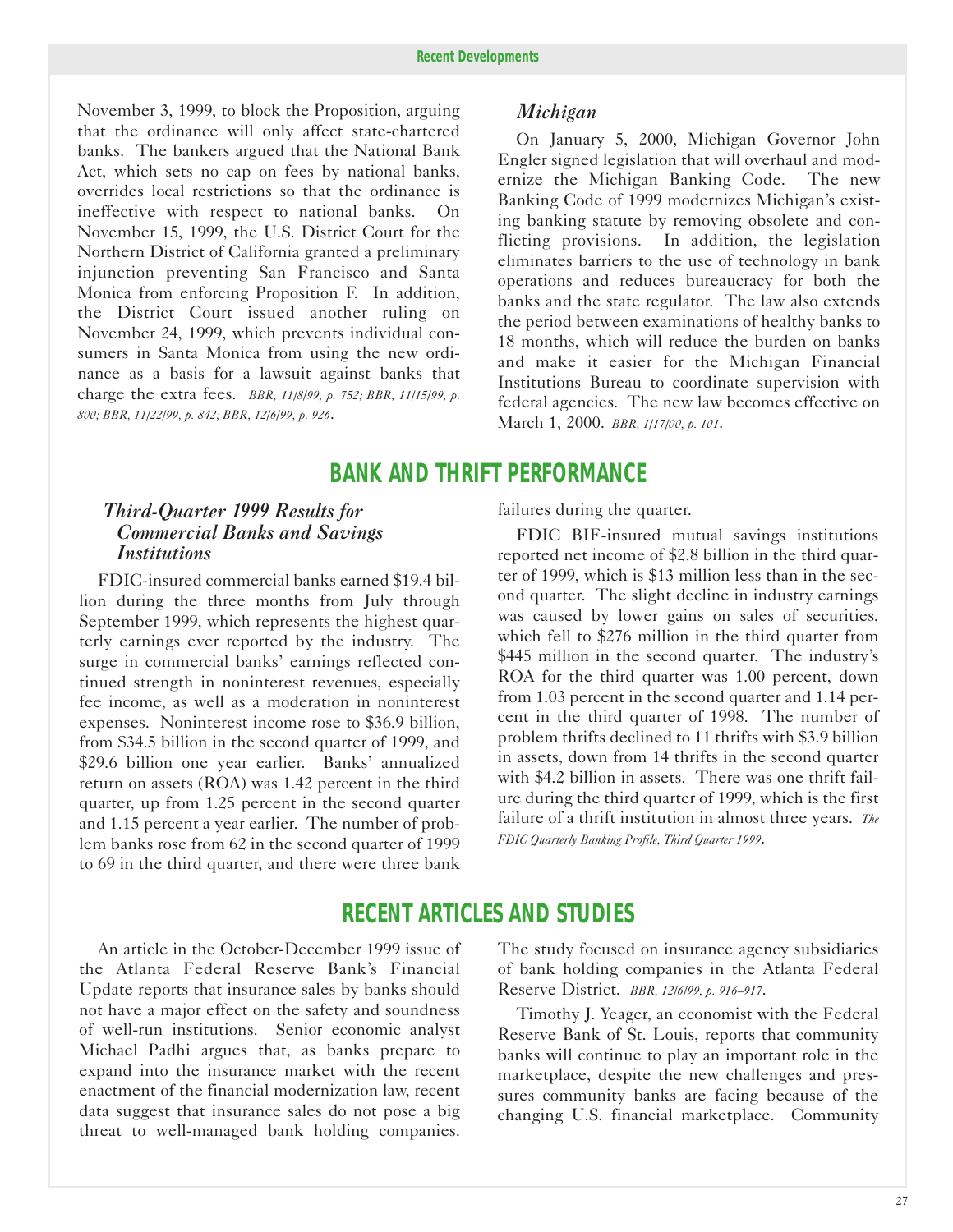banks—those banks with less than \$300 million in assets—will play a role in the future banking environment because they provide personal customer service and cater to small businesses. Mr. Yeager's article, "Down, But Not Out: The Future of

#### *Information-Sharing Framework*

The OCC, the Board of Governors of the Federal Reserve System, and the European Commission signed a statement of cooperation on September 17, 1999, and agreed upon a common framework to enhance information sharing among international bank supervisors. The framework provides a basis for bilateral cooperative arrangements between U.S. and European Union (EU) supervisors for overseeing banking organizations that have material operations in each other's jurisdiction. The framework addresses three specific areas: sharing of supervisory information and consultation on common supervisory issues; on-site inspections; and confidentiality of shared supervisory information. The framework provides sufficient discretion and flexibility to take into account any factors that are particular to the supervisory authorities and banking organizations involved. Although the statement of cooperation is not a legal document, it provides a basis for subsequent, more detailed bilateral arrangements between U.S. supervisors and the bank supervisors in the EU member states. The statement of cooperation and framework for information sharing do not affect existing bilateral arrangements between the United States and EU member states. *NR 99-88, OCC, 10/1/99*.

#### *China*

The United States and China entered into an agreement on November 15, 1999, which would provide foreign financial institutions wider access to China's markets. The deal constitutes a precondition for allowing China to apply for membership in the World Trade Organization (WTO). Foreign banks would be allowed to engage in local-currency transactions with Chinese companies within two years after China joins the WTO, and they would be permitted to handle retail-banking transactions with Chinese consumers within five years. U.S. and other foreign banks would also be allowed to engage in all transactions that Chinese banks currently handle. In addition, all restrictions or limitations on geographic expansion by U.S. and other foreign bank branches Community Banks," appears in the October 1999 issue of the St. Louis Federal Reserve Bank's quarterly publication *The Regional Economist*. *BBR, 12/13/99, p. 955.* 

# **INTERNATIONAL DEVELOPMENTS**

in China would be lifted within five years. Foreign financial institutions would also be able to acquire 33 percent minority stakes in Chinese fund management companies, with an option to increase those positions to 49 percent. The pact also calls for the beginning of talks to allow foreign investment banks to acquire 33 percent stakes in ventures to underwrite domestic securities issues, including debt, equity, and foreign-currency-denominated securities. *AB, 11/17/99.* 

#### *Japan*

On February 9, 2000, the Japanese government announced the sale of Long-Term Credit Bank of Japan Ltd. (LTCB) to a U.S. investor group led by Ripplewood Holdings. The transaction marks the first-ever sale of a Japanese bank to foreign ownership. To effect the transfer of LTCB to the investor group, the New LTCB Partners, the Japanese government will spend an estimated \$34 billion in taxpayer money for the cleanup of LTCB's delinquent assets. *BBR, 2/14/00, p. 330*.

#### *Mexico*

On September 22, 1999, Mexican officials published new rules that would gradually strengthen requirements for bank capitalization and credit classification. The new rules should help bring Mexico's banking regulations in line with international standards. Among the most important changes in the new reforms is the gradual reduction of deferred taxes as basic capital on banks' balance sheets to a maximum of 20 percent of the value of the tax credit. Currently, banks can treat 100 percent of deferred taxes as basic capital on their balance sheets. In addition, the new rules require banks to deduct from basic capital their investments in non-financial companies that are not publicly traded. Those investments in companies that are publicly traded must also be deducted from banks' basic capital, when the investments exceed 15 percent of the capital. The new rules for classification of credit risk would permit financial authorities to evaluate risk for mortgages,